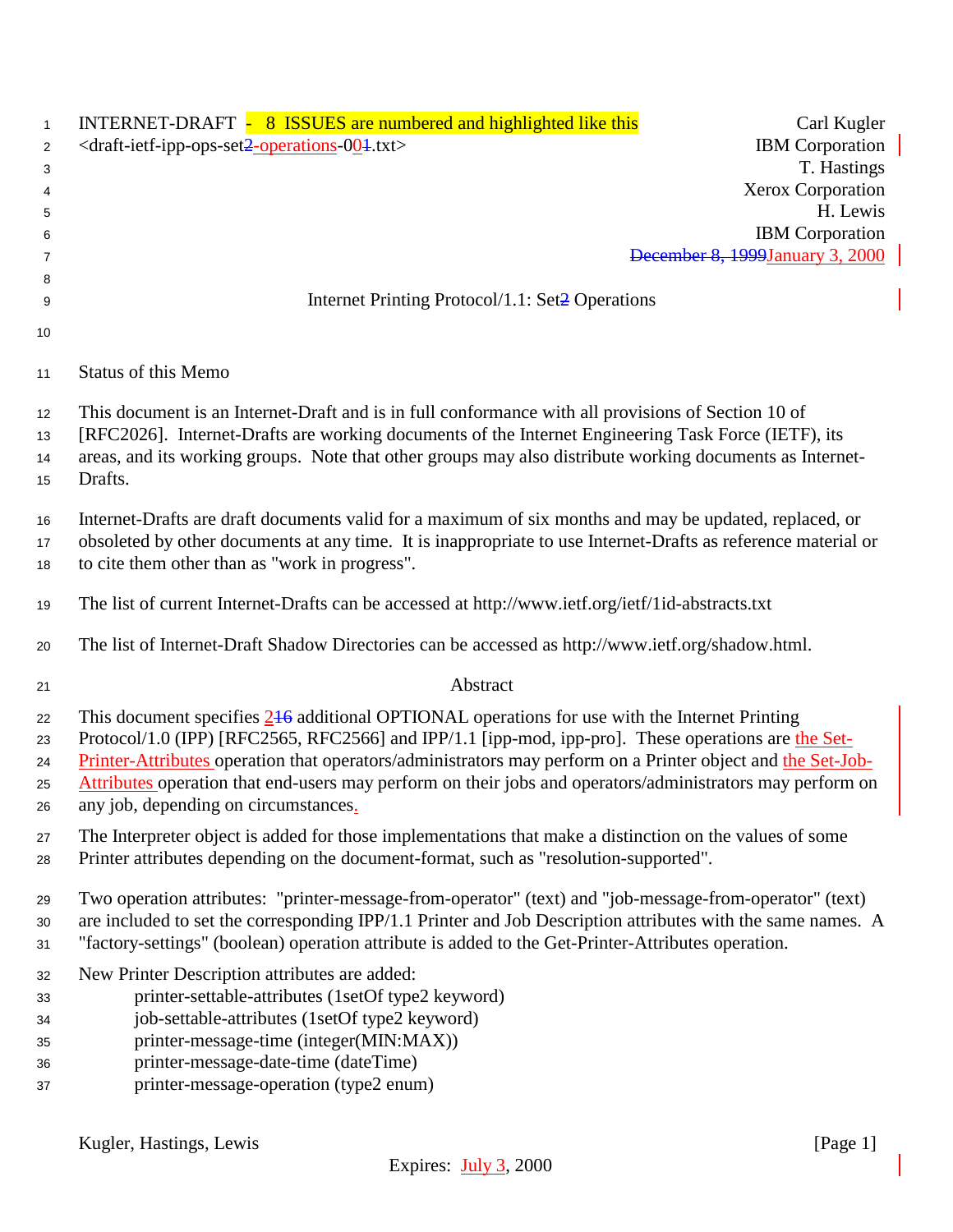- A new status code is added: 'client-error-attributes-not-settable'.
- Finally, the 'not-settable' out-of-band attribute value is added for use with the Set-Printer-Attributes and
- Set-Job-Attributes operations.

 The scope of IPP, is characterized in RFC2526 "Design Goals for an Internet Printing Protocol". It is not the intent of this document to revise or clarify this scope or conjecture as to the degree of industry adoption or trends related to IPP within printing systems. It is the intent of this document to extend the original set

of operations - in a similar fashion to the Set1 extensions which referred to IPP/1.0 and were later

- incorporated into IPP/1.1.
- This document is intended for registration following the registration procedures of IPP/1.0 [RFC2566] and
- IPP/1.1 [ipp-mod]. This version contains only the Set-Printer-Attributes and Set-Job-Attributes operations
- 48 which have been removed from the Set2 operation document so that tineludes the comments discussed at
- 49 the IPP telecon, on 6/23/1999, 6/30/1999, at the IETF IPP WG meeting, 7/7/99-7/8/99, in Copenhagen, and
- the IPP telecon, 7/17/1999, the August, 1999 IPP meeting in Alaska and subsequent phone conferences and
- discussions. Specifically, the 9/16 update refers to this set of extensions simply as "Set2" rather than using
- the term "Administrative" which was misleading, controversial and incorrect as an overall description.
- Also, two new attributes have been proposed to clarify the intent of each operation in terms of its target, the
- 54 Printer vs. the Print Job. Unresolved ISSUES are highlighted like this in the .doc and .pdf files.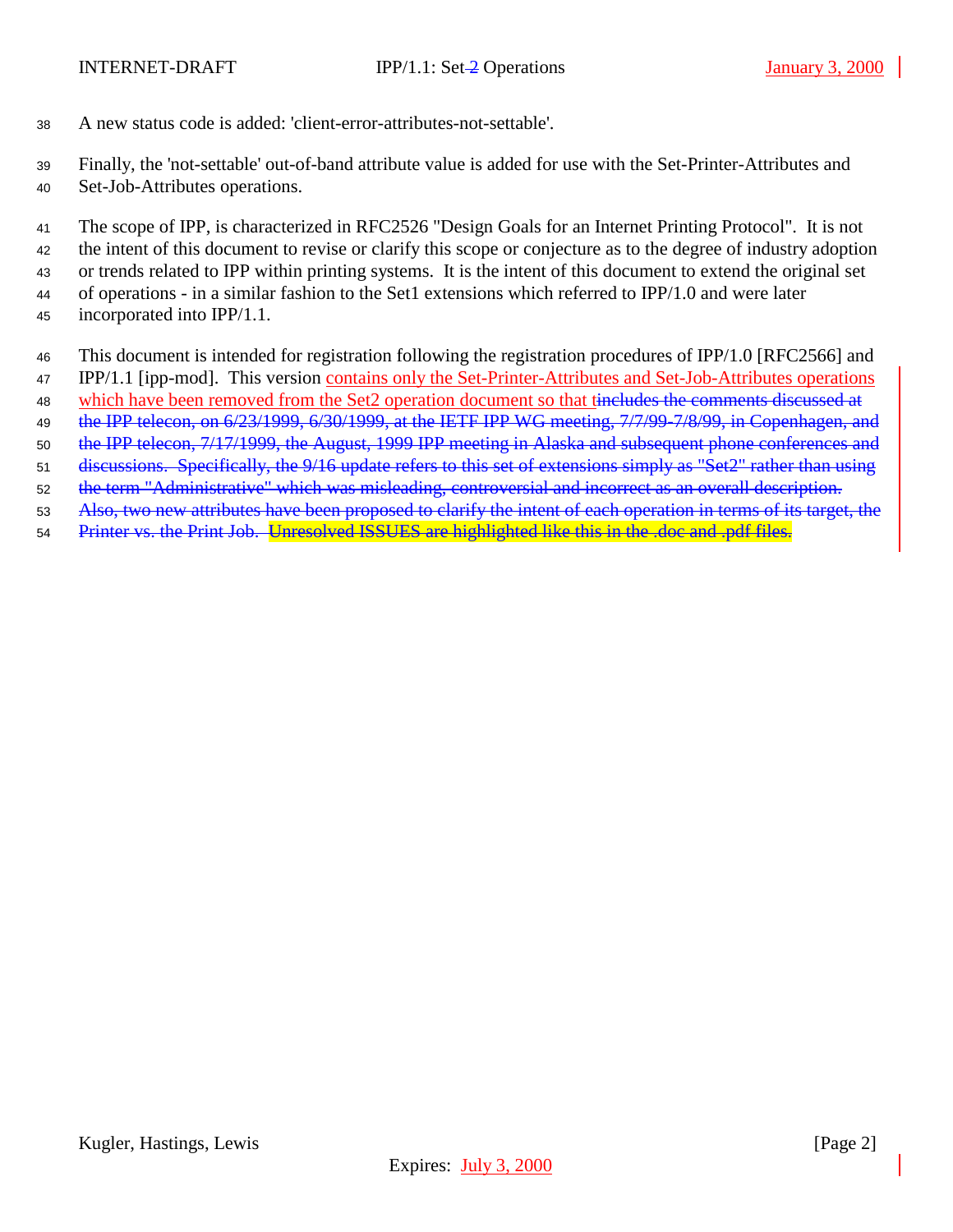The full set of IPP documents includes:

- Design Goals for an Internet Printing Protocol [RFC2567]
- Rationale for the Structure and Model and Protocol for the Internet Printing Protocol [RFC2568]
- Internet Printing Protocol/1.1: Model and Semantics (this document)
- Internet Printing Protocol/1.1: Encoding and Transport [IPP-PRO]
- Internet Printing Protocol/1.1: Implementer's Guide [IPP-IIG]
- Mapping between LPD and IPP Protocols [RFC2569]

 The "Design Goals for an Internet Printing Protocol" document takes a broad look at distributed printing functionality, and it enumerates real-life scenarios that help to clarify the features that need to be included in a printing protocol for the Internet. It identifies requirements for three types of users: end users, operators, and administrators. It calls out a subset of end user requirements that are satisfied in IPP/1.0. A few OPTIONAL operator operations have been added to IPP/1.1.

 The "Rationale for the Structure and Model and Protocol for the Internet Printing Protocol" document describes IPP from a high level view, defines a roadmap for the various documents that form the suite of IPP specification documents, and gives background and rationale for the IETF working group's major decisions.

 The "Internet Printing Protocol/1.1: Encoding and Transport" document is a formal mapping of the abstract operations and attributes defined in the model document onto HTTP/1.1 [RFC2616]. It defines the encoding rules for a new Internet MIME media type called "application/ipp". This document also defines the rules for transporting over HTTP a message body whose Content-Type is "application/ipp". This document defines a new scheme named 'ipp' for identifying IPP printers and jobs.

 The "Internet Printing Protocol/1.1: Implementer's Guide" document gives insight and advice to implementers of IPP clients and IPP objects. It is intended to help them understand IPP/1.1 and some of the considerations that may assist them in the design of their client and/or IPP object implementations. For example, a typical order of processing requests is given, including error checking. Motivation for some of the specification decisions is also included.

 The "Mapping between LPD and IPP Protocols" document gives some advice to implementers of gateways between IPP and LPD (Line Printer Daemon) implementations.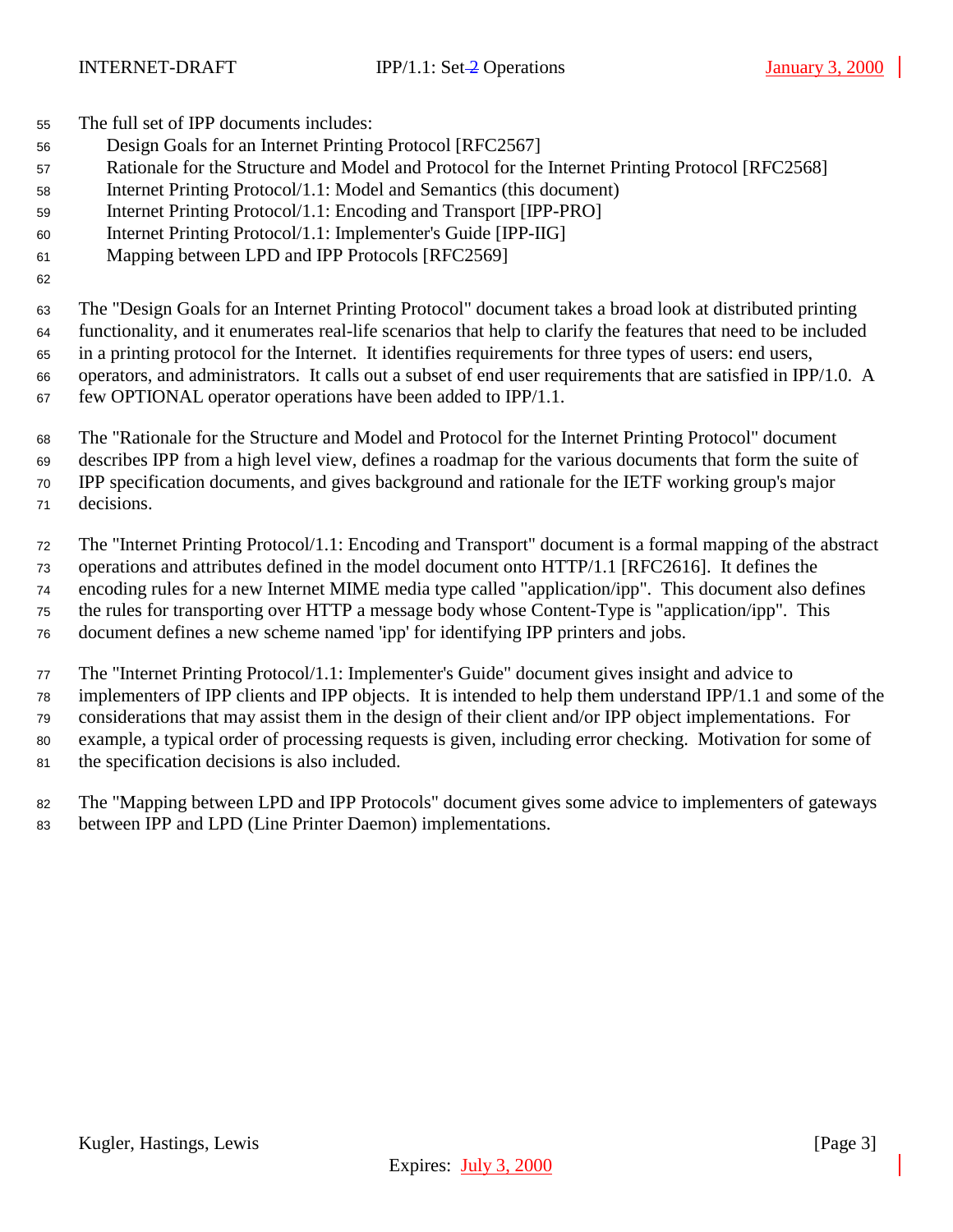| 84  |     | <b>Table of Contents</b>                                                              |  |
|-----|-----|---------------------------------------------------------------------------------------|--|
| 85  | 1   |                                                                                       |  |
| 86  | 2   |                                                                                       |  |
| 87  | 2.1 |                                                                                       |  |
| 88  | 2.2 |                                                                                       |  |
| 89  | 3   |                                                                                       |  |
| 90  | 4   |                                                                                       |  |
| 91  | 4.1 |                                                                                       |  |
| 92  | 5   |                                                                                       |  |
| 93  | 5.1 |                                                                                       |  |
| 94  | 5.2 |                                                                                       |  |
| 95  | 5.3 | "factory-settings" (boolean) - new operation attribute for Get-Printer-Attributes: 10 |  |
| 96  | 6   |                                                                                       |  |
| 97  | 6.1 |                                                                                       |  |
| 98  | 6.2 |                                                                                       |  |
| 99  | 6.3 |                                                                                       |  |
| 100 | 6.4 |                                                                                       |  |
| 101 | 6.5 |                                                                                       |  |
| 102 | 7   |                                                                                       |  |
| 103 | 7.1 |                                                                                       |  |
| 104 | 8   |                                                                                       |  |
| 105 | 8.1 |                                                                                       |  |
| 106 | 9   |                                                                                       |  |
| 107 | 9.1 |                                                                                       |  |
| 108 |     | 9.1.1                                                                                 |  |
| 109 |     | 9.1.2                                                                                 |  |
| 110 |     | 9.1.3                                                                                 |  |
| 111 | 9.2 |                                                                                       |  |
| 112 |     | 9.2.1                                                                                 |  |
| 113 |     | 9.2.2                                                                                 |  |
| 114 |     | 9.2.3                                                                                 |  |
| 115 | 10  |                                                                                       |  |
| 116 |     |                                                                                       |  |
| 117 |     |                                                                                       |  |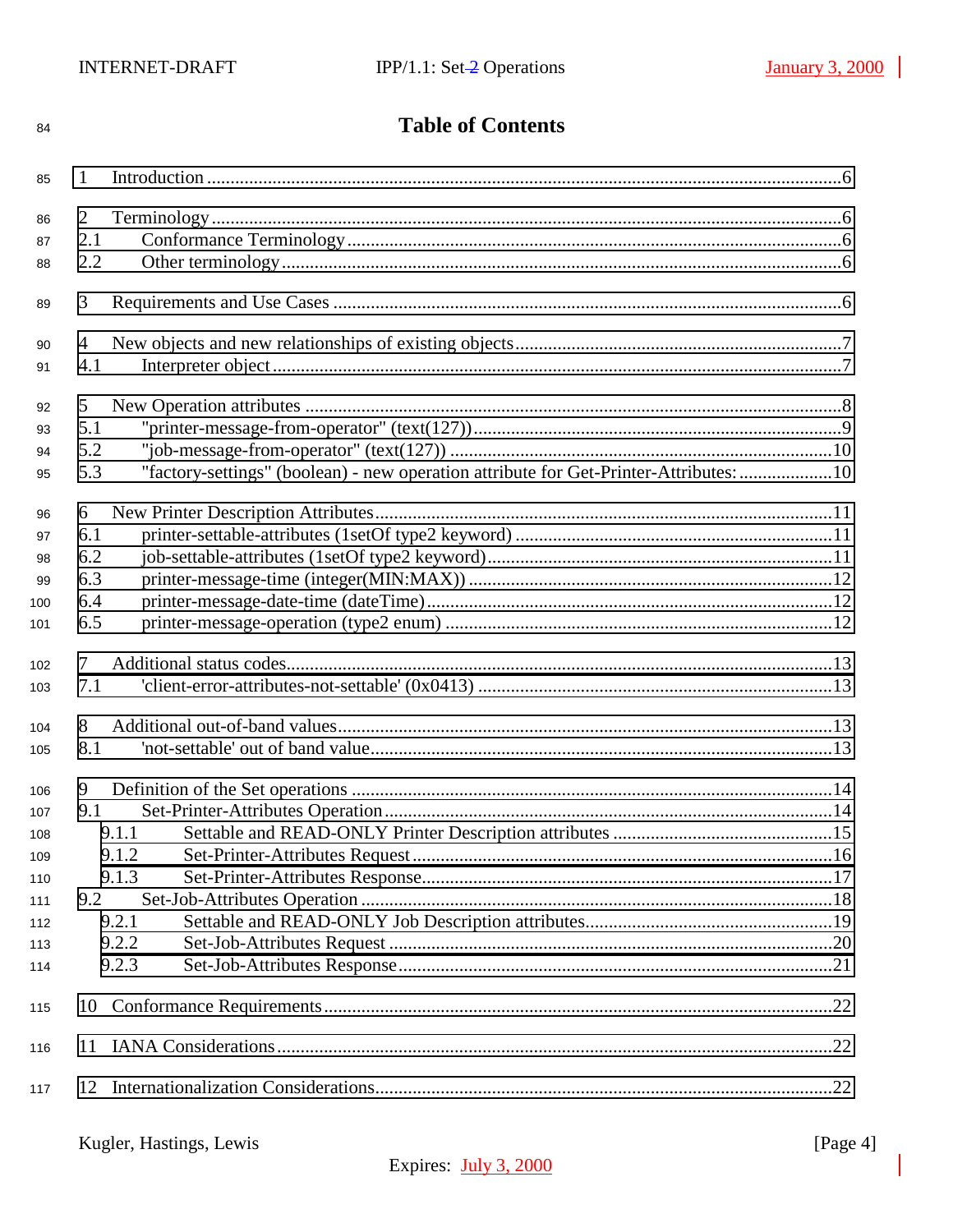| 120        |                                                                                       |  |
|------------|---------------------------------------------------------------------------------------|--|
| 121<br>122 | Changes to the December 8, 1999 version to make the January 4, 2000 version24<br>16.1 |  |
| 123        |                                                                                       |  |
| 124<br>125 |                                                                                       |  |
| 126        | <b>List of Tables</b>                                                                 |  |
| 127        |                                                                                       |  |

Kugler, Hastings, Lewis [Page 5] Expires: July 3, 2000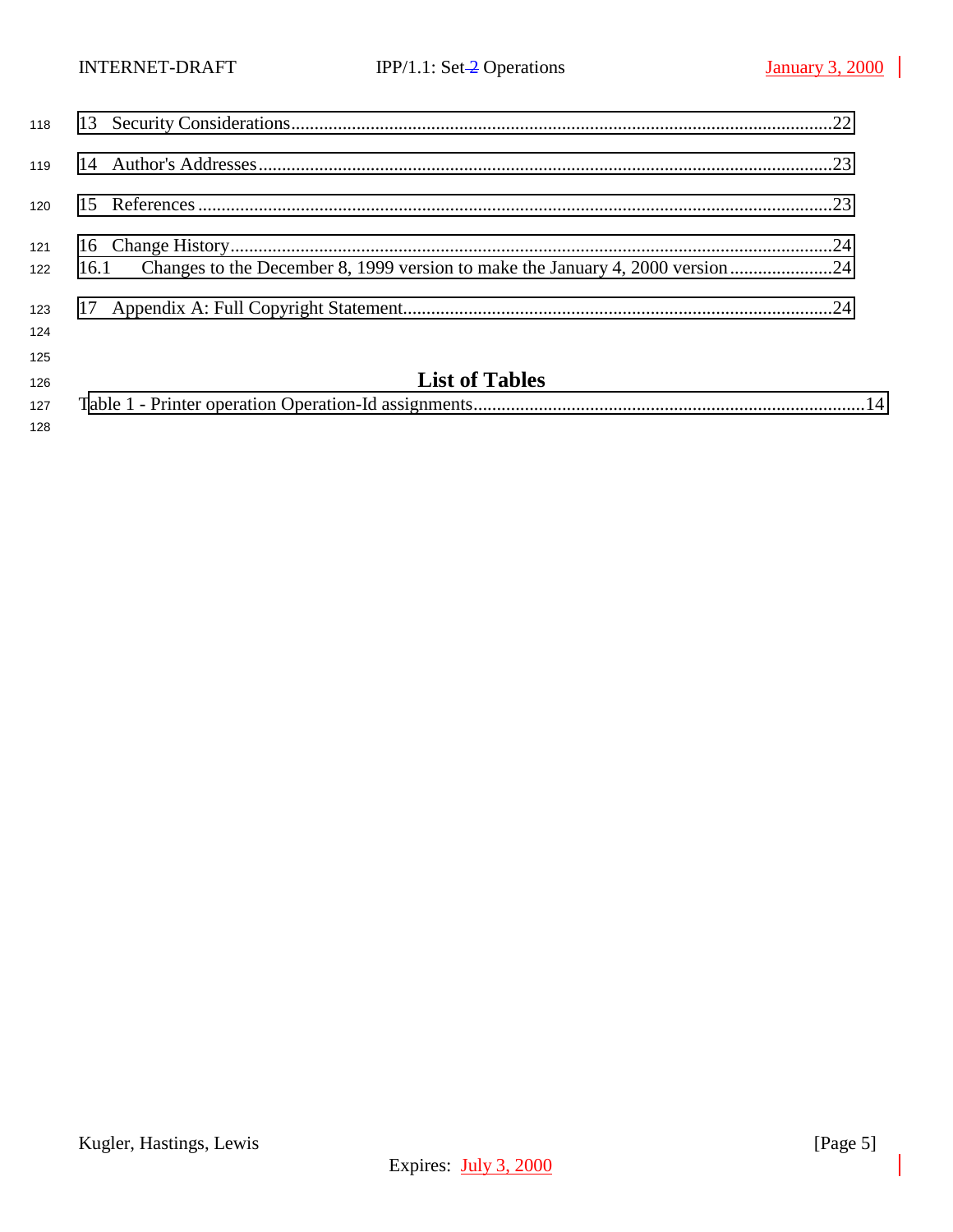<span id="page-5-0"></span>

1 Introduction

 The Internet Printing Protocol (IPP) is an application level protocol that can be used for distributed printing using Internet tools and technologies. IPP version 1.1 (IPP/1.1) focuses on end user functionality with a few administrative operations included. This document defines additional OPTIONAL end user, operator, 133 and administrator Set-Job-Attributes and Set-Printer-Attributes operations used to control modify Job 134 objects and Printer objects. This document is a registration proposal for an extension to IPP/1.0 and IPP/1.1 following the registration procedures in those documents.

- 2 Terminology
- This section defines terminology used throughout this document.
- 2.1 Conformance Terminology

Capitalized terms, such as MUST, MUST NOT, REQUIRED, SHOULD, SHOULD NOT, MAY, NEED

NOT, and OPTIONAL, have special meaning relating to conformance. These terms are defined in [ipp-

mod] section 12.1 on conformance terminology, most of which is taken from RFC 2119 [RFC2119].

- The following specialization of these terms apply to this document:
- REQUIRED: if an implementation supports the extensions described in this document, it MUST support a REQUIRED feature.
- OPTIONAL: if an implementation supports the extensions described in this document, it MAY support an OPTIONAL feature.
- 2.2 Other terminology

 This document uses terms such as "attributes", "keywords", and "support". These terms have special meaning and are defined in the model terminology [ipp-mod] section 12.2.

- **IPP Printer object (or Printer for short)** a software abstraction defined by [ipp-mod].
- 3 Requirements and Use Cases
- The following requirements and usage cover only the Set operations.
- 1. The end-user and the operator need a way to modify a Job that is in the 'pending' or 'pending-held' state.
- Usage: The end-user discovers that he/she forgot to include a print instruction, such as "finishings" = 'staple' after submitting a job. Rather than canceling the job and resubmitting it to the same Printer, the end-user is able to modify the job on the Printer.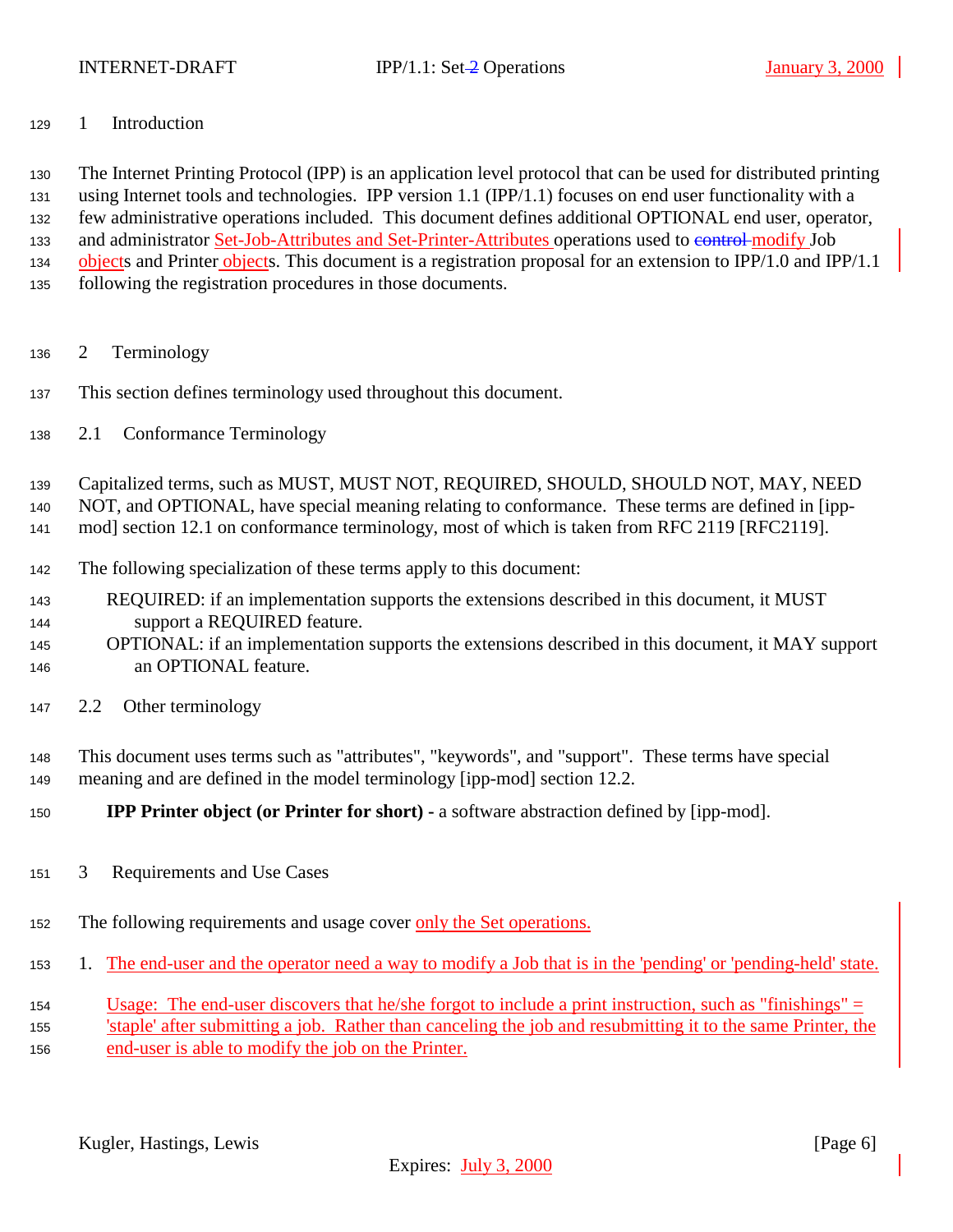<span id="page-6-0"></span>

| 157        | The operator needs to modify a job because it is requesting a particular kind of media for which there is                                                                                                      |
|------------|----------------------------------------------------------------------------------------------------------------------------------------------------------------------------------------------------------------|
| 158        | no more, but the policy is to print the job on a comparable medium.                                                                                                                                            |
| 159        | 2. The system administrator needs a way to re-configure or change the policy of the IPP Printer remotely.                                                                                                      |
| 160        | Usage: The system administrator is adding additional media to the supported media list.                                                                                                                        |
| 161        | The system administrator is reducing the capability of the IPP Printer by removing one of the operations                                                                                                       |
| 162        | from the supported operations list, such as Cancel-Job, because the policy is to run the IPP Printer like a                                                                                                    |
| 163        | public FAX.                                                                                                                                                                                                    |
| 164<br>165 | The system administrator is remotely configuring the Printer after installing it, and so is replacing the<br>Printer Description attributes that have the out-of-band 'no-value' value with the proper values. |

4 New objects and new relationships of existing objects

- This section defines the new Interpreter object.
- 4.1 Interpreter object

 The Interpreter object models the document format interpreters that are contained in the Printer object. The purpose of the Interpreter object is to model those Printer attributes whose value depends on which interpreter is being used to process the document. Depending on implementation, the Printer object attributes whose values ("xxx-supported" and "xxx-default") depend on the interpreter, i.e., on the "document-format" of the document being processed, are considered to be Interpreter object attributes instead. A Get-Printer-Attributes operation returns Printer and Interpreter attributes as specified in the "requested-attributes" operation attribute supplied by the client. Depending on the value of the "document- format" attribute supplied by the client in the Get-Printer-Attributes request (or the "document-format-default", if the client omits the "document-format" attribute), selects the corresponding Interpreter object.

 If an implementation does not make a distinction on the values of Printer attributes by document format, 179 say, for purposes of job validation (see [ipp-mod] Get-Printer-Attributes), there is no need to implement or support the Interpreter object. The Interpreter object is introduced to provide a means to model an implementation in which some attributes do depend on the document format. Those attributes are then sub-classed to be Interpreter object attributes.

 Note: the addition of the Interpreter object is completely compatible with IPP/1.0 and IPP/1.1 (see the description of the "document-format" operation attribute in [ipp-mod] section 3.2.5.1 Get-Printer-Attributes request). The protocol and semantics are the same whether or not the Interpreter object is used to distinguish attributes that depend on the "document-format". Consequently, there is no "interpreters- supported" Printer Description attribute. In order to determine which Interpreter objects there MAY be, the client can request the values of the Printer's "document-format-supported" attribute.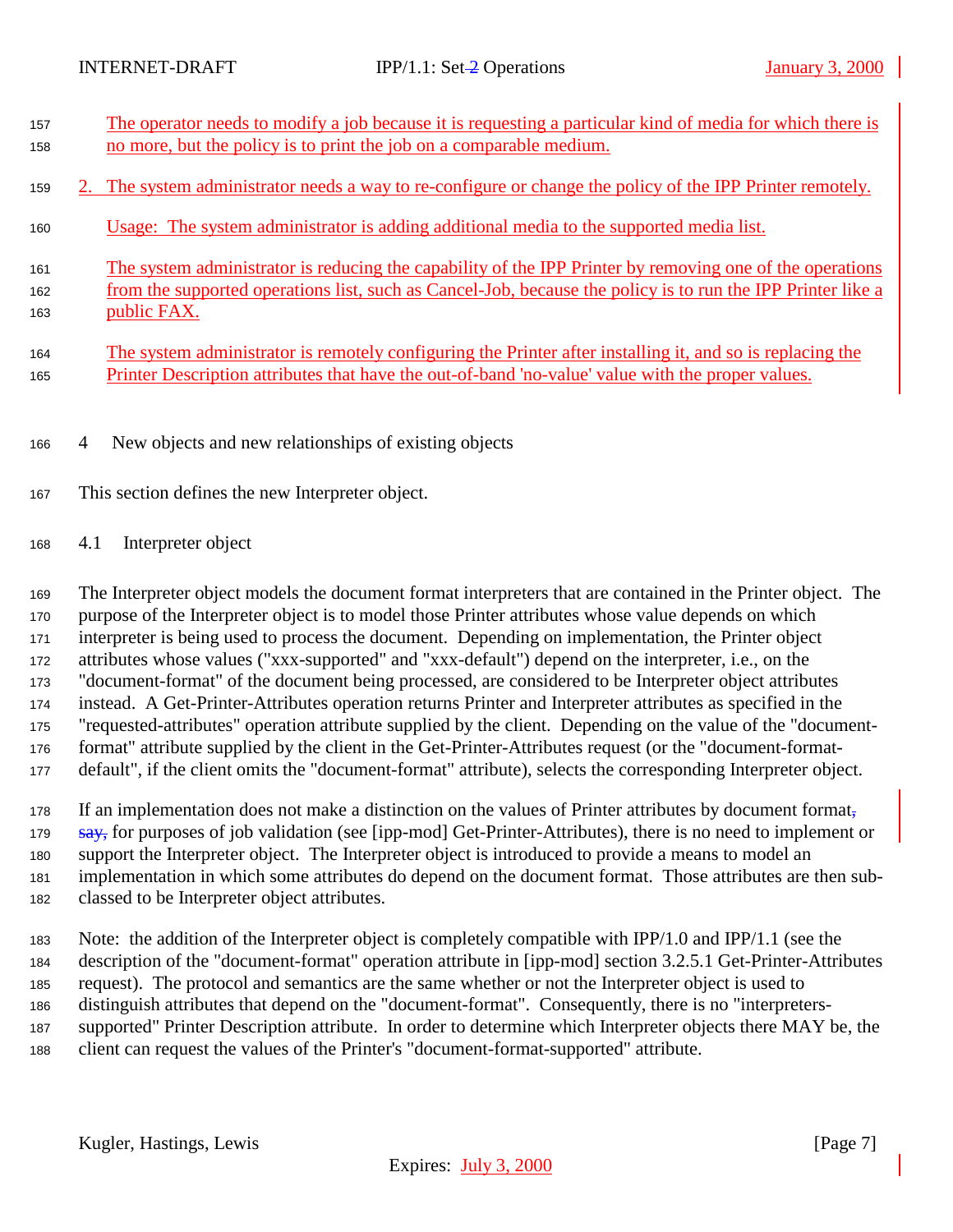<span id="page-7-0"></span>

 Note: The Interpreter object is really a sub-class of the Printer object, rather than being a full fledged object in the sense that the Job and Printer objects are. There are no operations defined solely for the Interpreter object. The Get-Printer-Attributes and Set-Printer-Attributes operations operate on the Interpreter object if the implementation has the concept of an Interpreter object. However, if the IPP Printer implementation does not contain Interpreter objects, the same Interpreter object attributes are considered Printer object attributes, instead.

<sup>195</sup> ISSUE 01 - Is there a better way to model the Printer attributes that depend on the interpreter (that is still 196 compatible with IPP/1.1)? It should be clear to the operator whether the Set-Printer-Attributes operation is 197 affecting all interpreters or just the one specified by the "document-format" operation attribute (or its <sup>198</sup> default)? There have been suggestions to have "xxx-exceptions" (collection) Printer Description attributes 199 where "xxx" is the document-format that indicate for each interpreter explicitly which Printer attributes are <sup>200</sup> specialized for it. For example: "application-postscript-exceptions" (collection) and "application-vnd-hp-201 pcl-exceptions (collection). Or have a "set-all-interpreters" (boolean) Set-Printer-Attributes operation 202 attribute that sets all interpreters.

<sup>203</sup> *Note: The interaction of the Set operations and fan-out and fan-in will be defined in the Set2 document,* <sup>204</sup> *rather than this document.*

#### <sup>205</sup> 5 New Operation attributes

206 This section defines the new operation attributes for use with the IPP/1.1 and the Set operations as shown in <sup>207</sup> Table 11."printer-message-from-operation" and "job-message-from-operator" operation attributes that set 208 the corresponding Printer and Job Description attributes.

# <sup>209</sup> **Table 1 - Operation Attribute Usage**

| Operation                     | "printer-message-from- | "job-message-from-        | "factory-settings"        |
|-------------------------------|------------------------|---------------------------|---------------------------|
|                               | operator"              | operator"                 |                           |
| Print-Job                     | no                     | no                        | no                        |
| Print-URI                     | no                     | no                        | no                        |
| Validate-Job                  | no                     | no                        | no                        |
| Create-Job                    | no                     | no                        | no                        |
| <b>Get-Printer-Attributes</b> | yes                    | no                        | yes                       |
| <b>Set-Printer-Attributes</b> | no                     | no                        | no                        |
| Get-Jobs                      | no                     | no                        | no                        |
| <b>Pause-Printer</b>          | yes                    | no                        | no                        |
| <b>Resume-Printer</b>         | yes                    | $\mathbf{n}\mathbf{o}$    | no                        |
| Purge-Jobs                    | yes                    | $\underline{\mathbf{no}}$ | $\underline{\mathbf{no}}$ |
| <b>Send-Document</b>          | no                     | no                        | no                        |
| Send-URI                      | no                     | no                        | no                        |
| Cancel-Job                    | no                     | yes                       | no                        |
| Get-Job-Attributes            | no                     | yes                       | no                        |
| Set-Job-Attributes            | no                     | $\underline{\mathbf{no}}$ | $\underline{\mathbf{no}}$ |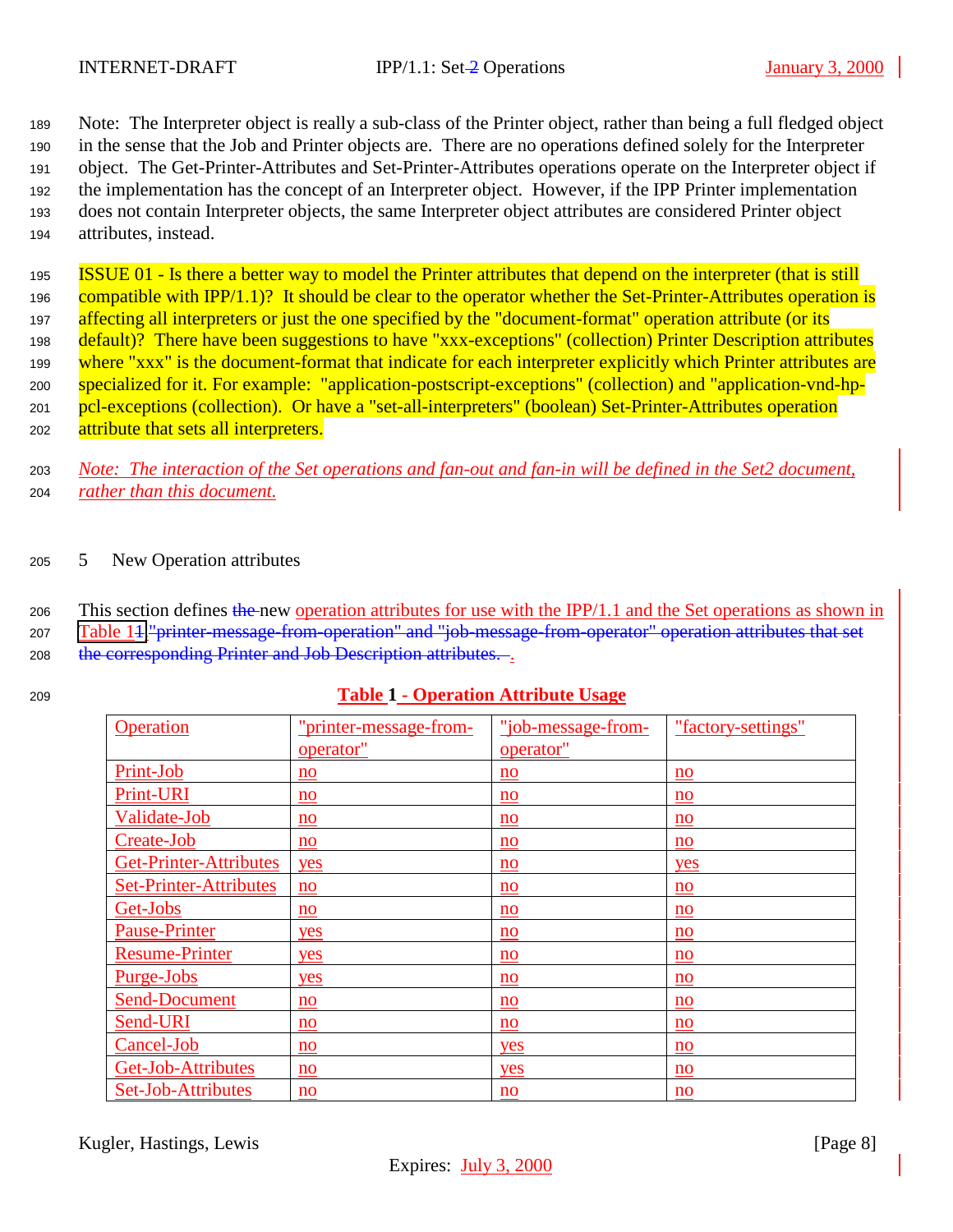<span id="page-8-0"></span>

| Hold-Job    | no                        | yes | no                        |
|-------------|---------------------------|-----|---------------------------|
| Release-Job | $\underline{\mathbf{no}}$ | yes | $\mathbf{n}\mathbf{o}$    |
| Restart-Job | $\underline{\mathbf{no}}$ | yes | $\underline{\mathbf{no}}$ |

### 5.1 "printer-message-from-operator" (text(127))

 The client OPTIONALLY supplies this attribute. The Printer object SHOULD supports this operation attribute if it supports the corresponding Printer Description attribute. The value of this attribute is a message from the operator about the Printer object on which the operator is performing the operation. If 215 this operation attribute is supported, the Printer copies the value to the Printer'sits "printer-message-from- operator" Printer Description attribute (see [ipp-mod] section 4.4.25). In addition, the Printer automatically copies:

- 218 1. sets the value of the Printer'sits "printer-up-time" attribute (see [ipp-mod] section 4.4.29) to its 219 "printer-message-time" attributewith the current value of the Printer's "printer-up-time" attribute,
- 220 2. the value of the its printer-current-time" (dateTime) attribute (see [ipp-mod] section 4.4.30) to its 221 "printer-message-date-time" attribute with the current value of the Printer's printer-current-date-222 time" attribute, if supported, and
- 223 3. the value of the *Printer's "printer-message-operation" with the operation-id value of this operation* (see [ipp-mod] section 4.4.15) to its "printer-message-operation" attribute.

 If the client supplies this attribute with a zero-length text value or with a value consisting solely of white space, the Printer copies that value as any other value to the Printer's "printer-message-from-operator" and sets the "printer-message-time", "printer-message-date-time", and "printer-message-operation" attributes. Supplying such a value is the way that the operator indicates that there is no longer a printer message from the operator (rather than using the "out-of-band" 'no-value' value).

234 This operation attribute is defined for use with the following operator operations on the Printer object:

- Pause-Printer see [ipp-mod] section 3.2.7
- Resume-Printer see [ipp-mod] section 3.2.8
- Purge-Jobs see [ipp-mod] section 3.2.9
- 

 The "printer-message-from-operator" operation attribute MUST NOT be supported as an operation attribute for the Set-Printer-Attributes operation. If the operator wants to set the Printer's "printer-message-from- operator" Printer Description attribute when issuing the Set-Printer-Attributes operation, the client supplies the "printer-message-from-operator" explicitly with its new value as one of the Printer Description 243 attributes in Group 2 in the request. The Printer also updates the Printer'sits "printer-message-time",

 If the client omits this operation attribute, the Printer does not change the value of its "printer-message- from-operator", "printer-message-time", "printer-message-date-time", and "printer-message-operation" Printer Description attributes.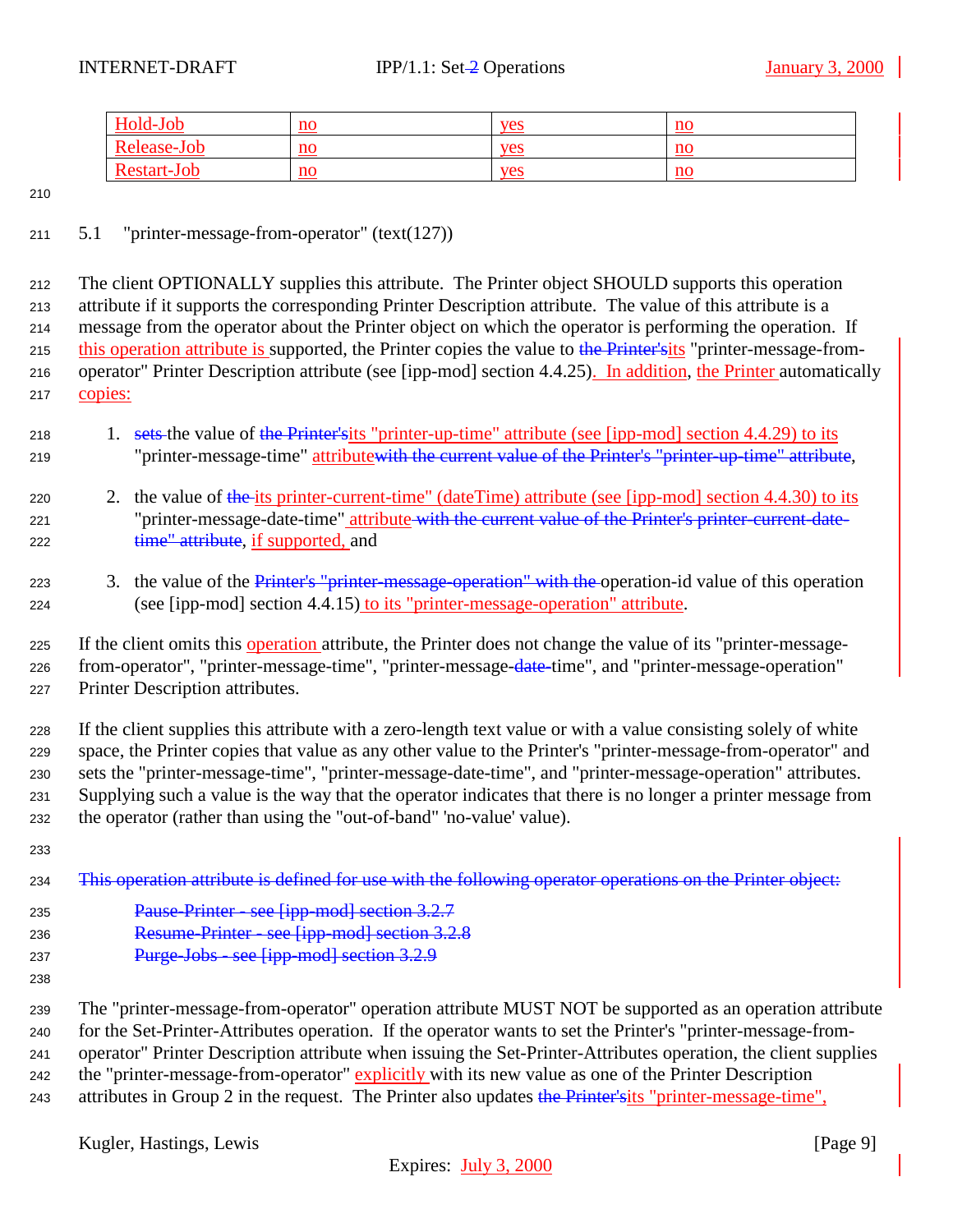<span id="page-9-0"></span> "printer-message-date-time", and "printer-message-operation" Printer Description attributes. If the client does not explicitly supply the "printer-message-from-operator" with its new value, the Printer leaves the value of the Printer's "printer-message-from-operator" Printer Description attribute unchanged.

5.2 "job-message-from-operator" (text(127))

 The client OPTIONALLY supplies this attribute. The Printer object SHOULD supports this operation attribute if it supports the corresponding Job Description attribute. The value of this attribute is a message from the operator about the Job object on which the operator has just performed an operation. If supported, the Printer copies the value to the Job's "job-message-from-operator" Job Description attribute (see [ipp-mod] section 4.3.16).

 If the client omits this attribute, the Printer does not change the value of its "printer-message-from-operator" Job Description attribute.

 If the client supplies this attribute with a zero-length text value or with a value consisting solely of white space, the Printer copies that value as any other value to the job's "job-message-from-operator". Supplying such a value is the way that the operator indicates that there is no longer a job message from the operator (rather than using the "out-of-band" 'no-value' value).

 Note: There are no corresponding 'job-message-time", "job-message-date-time", and "job-message-operation" Job Description attributes, since the usual lifetime of a job is limited.

- 261 This operation attribute is defined for use with the following operator operations on the Job object:
- Cancel-Job see [ipp-mod] section 3.2.4
- Hold-Job see [ipp-mod] section 3.3.5
- Release-Job see [ipp-mod] section 3.3.6
- Restart-Job see [ipp-mod] section 3.3.7
- 

 The "job-message-from-operator" operation attribute MUST NOT be supported as an operation attribute for the Set-Job-Attributes operation. If the operator wants to set the Job's "job-message-from-operator" Job Description attribute when issuing the Set-Job-Attributes operation, the client supplies the "job-message- from-operator" with its new value as one of the Job Description attributes in Group 2 in the request. Otherwise, the Printer leaves the value of the Job's "job-message-from-operator" Job Description attribute unchanged by not explicitly setting the attribute.

5.3 "factory-settings" (boolean) - new operation attribute for Get-Printer-Attributes:

 The client OPTIONALLY supplies this attribute. The Printer object OPTIONALLY supports this attribute, if it supports the Set-Printer-Attributes operation. If the client omits this attribute or supplies the 'false' value, the Printer returns the current values of the requested attributes that are settable, i.e., the values that have been set by previous Set-Printer-Attributes. If the client supplies the 'true' value, the Printer returns the factory settings, i.e., the inherent values supported by the implementation as shipped from the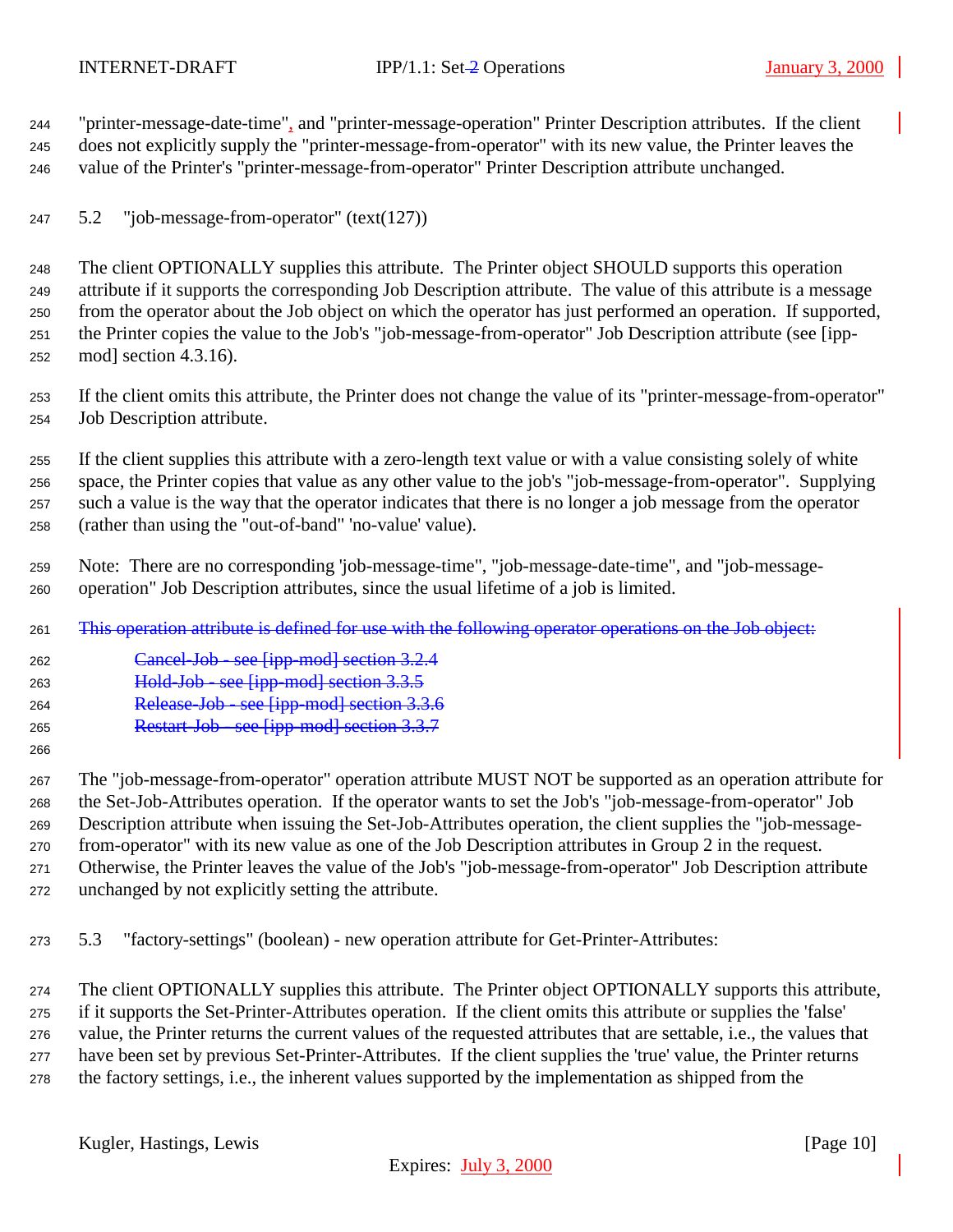<span id="page-10-0"></span> manufacturer or established at install time. This operation attribute allows an operator to determine which values are supported in an implementation after having modified a settable attribute. Attributes that are not settable are not affected by this operation attribute, so that the Printer returns the same values for non- settable attribute when either the 'true' or 'false' value has been supplied. If this operation attribute is supported, both 'true' and 'false' values MUST be supported.

**ISSUE 02 - Should the attribute names be modified (e.g., with a unique suffix) to identify them as "factory** 285 defaults"? At the IPP WG meeting, some individuals thought that this would make some of the factory 286 default handling easier to specify/implement. Also, some of the attributes could be prefixed/suffixed to 287 indicate that they are [only] applicable to specific document formats. Although preliminary discussion 288 appears encouraging, the topic was deferred for more detailed examination.

6 New Printer Description Attributes

 The following new Printer Description attributes are needed to support the new operations defined in this document.

6.1 printer-settable-attributes (1setOf type2 keyword)

 This READ-ONLY Printer attribute identifies the Printer object attributes that are settable in this implementation, i.e., that are settable using the Set-Printer-Attributes operations (see section [9.1\)](#page-13-0). This attribute MUST be supported if the Set-Printer-Attributes operations is supported. The Printer MUST reject attempts to set any Printer attributes that are not one of the values of this attribute, returning the 'client-error-attributes-not-settable' status code (see section [7.1\)](#page-12-0). The value of this attribute MAY depend on the value of the "document-format" operation attribute supplied in the Get-Printer-Attributes operation (see [ipp-mod] section 3.2.5.1).

 For a Printer attribute that is normally settable, if a Printer object only supports a single fixed value for that attribute, it SHOULD NOT include that attribute's keyword name in this attribute's value. For example, if a Printer only supports "sides" with a 'one-sided' value, then the "sides-supported" keyword SHOULD NOT be one of the values of its "printer-settable-attributes" attribute.

- Standard keyword values are:
- 'none': There are no settable Printer attributes.
- 306 'xxx': Where 'xxx' is any of the keyword attribute names in the list defined inallowed by section [9.1.1](#page-14-0)
- 6.2 job-settable-attributes (1setOf type2 keyword)
- This READ-ONLY Printer attribute identifies the Job object attributes that are settable in this

implementation, i.e., that are settable using the Set-Job-Attributes operation (see section [9.2\)](#page-17-0). This attribute

MUST be supported if the Set-Job-Attributes operations is supported. The Printer MUST reject attempts to

set any Job attributes that are not one of the values of this attribute, returning the 'client-error-attributes-not-

settable' status code (see section [7.1\)](#page-12-0).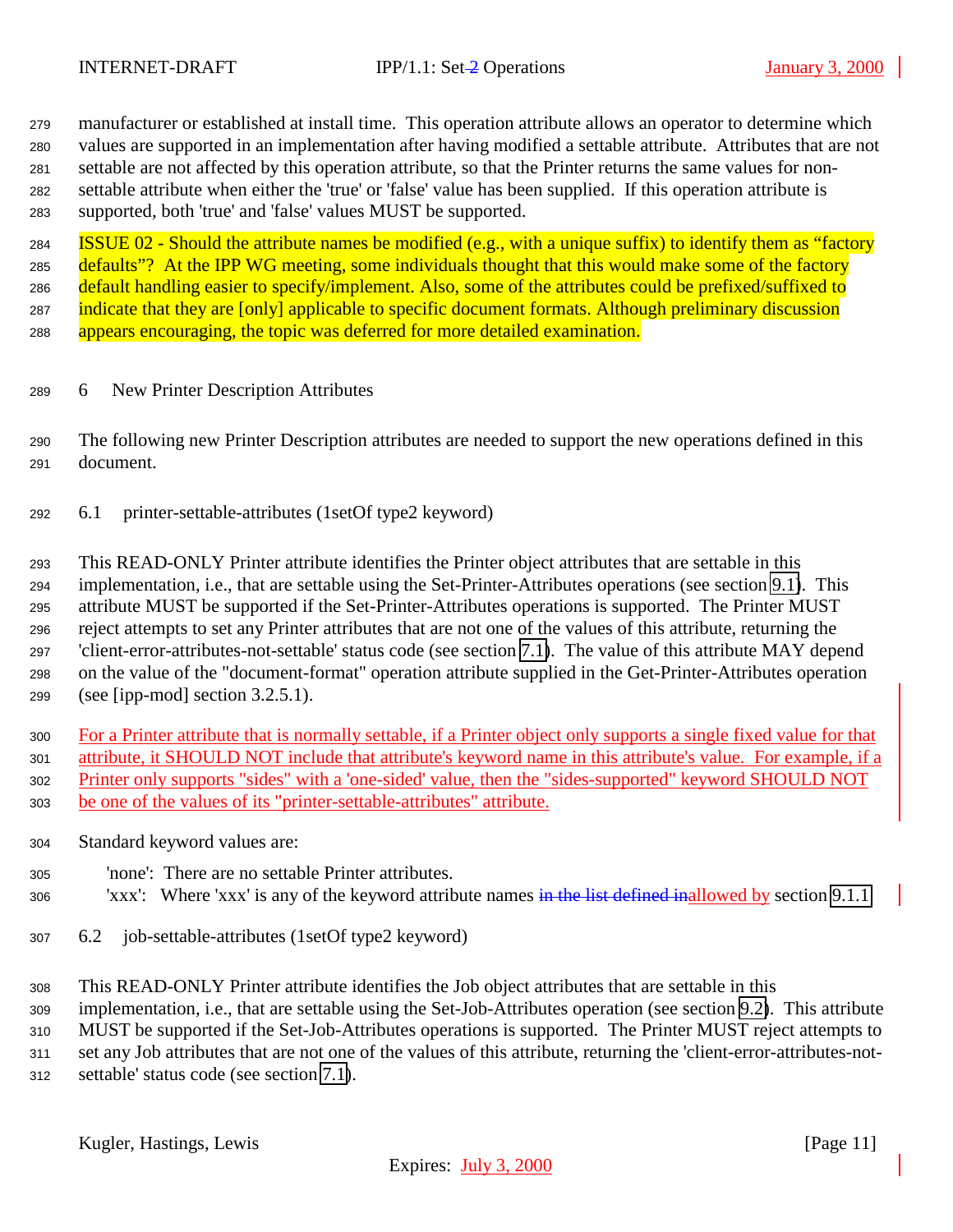- <span id="page-11-0"></span>For a Job attribute that is normally settable, if a Printer object only supports a single fixed value for that
- attribute, it SHOULD NOT include that attribute's keyword name in this attribute's value. For example, if a
- Printer only supports "sides" with a 'one-sided' value, then the "sides" keyword SHOULD NOT be one of
- 316 the values of its "job-settable-attributes" attribute.
- Standard keyword values are:
- 'none': There are no settable Job attributes.
- 319 'xxx': Where 'xxx' is any of the keyword attribute names in the list defined inallowed by section [9.2.1](#page-18-0)
- 6.3 printer-message-time (integer(MIN:MAX))

 This READ-ONLY Printer Description attribute contains the time that the Printer's "printer-message-from- operator" was changed by the operator using any operation where the client supplied the "printer-message- from-operator" operation attribute (see section [5.1\)](#page-8-0) or was explicitly set using the Set-Printer-Attributes operation (see section [9.1\)](#page-13-0). This attribute allows the users to know when the "printer-message-from-operator" attribute was last set.

 The Printer sets the value of this attribute by copying the value of the Printer's "printer-up-time" attribute (see [ipp-mod] section 4.3.14). If the Printer resets its "printer-up-time" attribute to 1 on power-up, then it MUST change the value of the "printer-message-time" to 0 or a negative number as specified in [ipp-mod] section 4.3.14.

 Note: This attribute helps users better understand the context for the "printer-message-from-operator" message.

6.4 printer-message-date-time (dateTime)

 This READ-ONLY Printer Description attribute contains the date and time that the Printer's "printer- message-from-operator" was changed by the operator using any operation where the client supplied the "printer-message-from-operator" operation attribute (see section [5.1\)](#page-8-0) or was explicitly set using the Set- Printer-Attributes operation (see section [9.1\)](#page-13-0). This attribute allows the users to know when the "printer-message-from-operator" attribute was last set.

- 338 This attribute MUST be supported if the Printer supports both the "printer-message-from-operatortime" and the "printer-current-date-time" (dateTime) attributes (see [ipp-mod] section 4.4.30).
- Note: This attribute helps users better understand the context for the "printer-message-from-operator" message.
- 342 6.5 printer-message-operation (type2 keywordenum)

343 This READ-ONLY Printer Description attribute contains identifies the operation that was used to changed the Printer's "printer-message-from-operator" by the operator using any operation where the client supplied the "printer-message-from-operator" operation attribute (see section [5.1\)](#page-8-0) or explicitly set using the Set-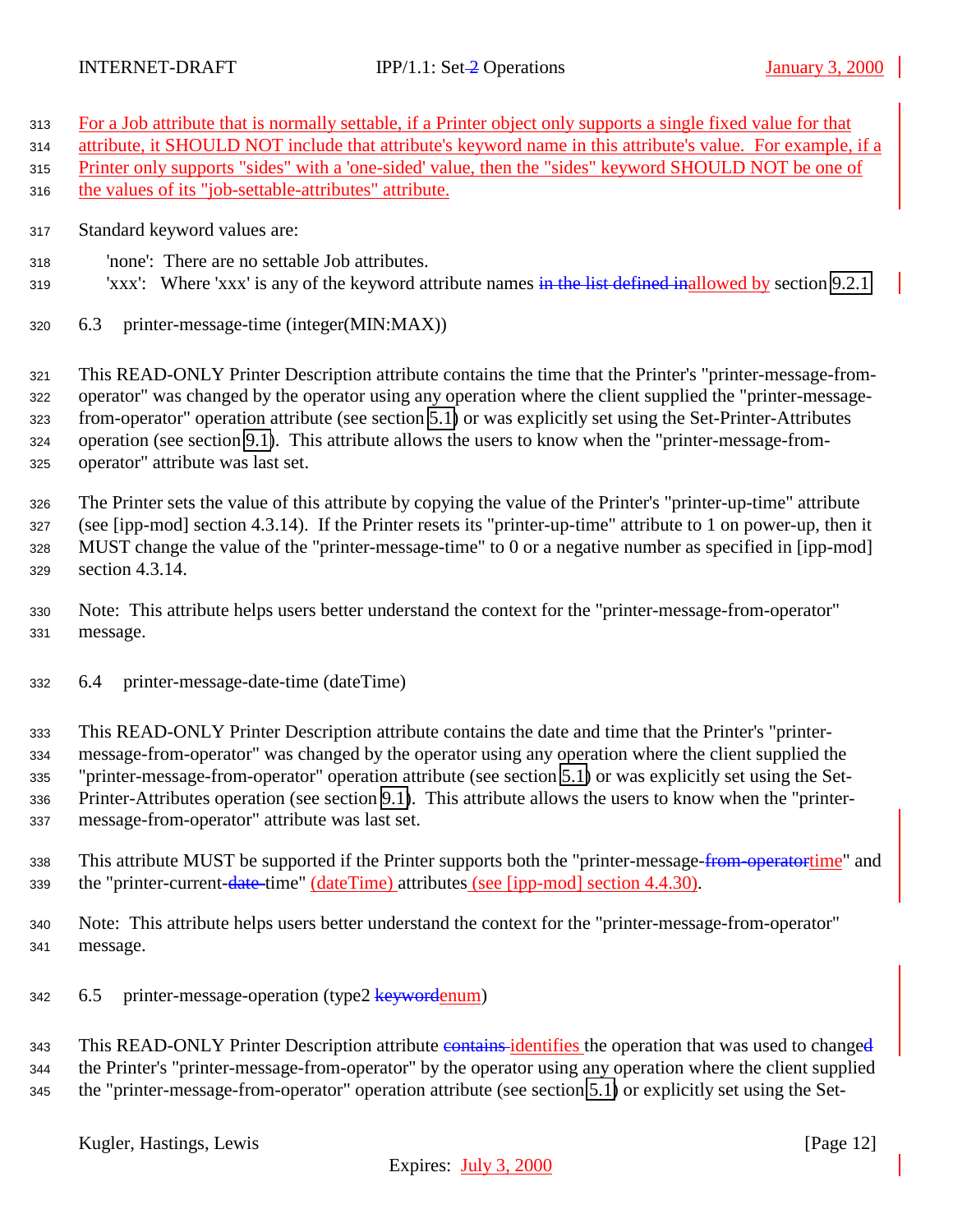- <span id="page-12-0"></span> Printer-Attributes operation (see section [9.1\)](#page-13-0). This attribute allows the users to know which operation was used to change the "printer-message-from-operator" attribute when it was last set.
- The standard enum values are those defined for the "operations-supported" Printer Description attribute (see [ipp-mod] section 4.4.15).
- Note: This attribute helps users better understand the context for the "printer-message-from-operator".
- 7 Additional status codes
- This section defines new status codes used by the operations defined in this document.
- 7.1 'client-error-attributes-not-settable' (0x0413)

 In a Set-Printer-Attributes or Set-Job-Attributes request, if all the client-supplied attributes are supported, 355 but the Printer object does not support one or more attributes as settable, the Printer object MUST return 356 this status code. The Printer object MUST also return in the Unsupported Attributes Group (see [ipp-mod] section 3.1.7) all the attributes and/or values supplied by the client that are not settable with the values 358 changed to the out-of-band 'not-settable' value (see section 8.1). See [ipp-mod] section 3.1.7. For example, if the request indicates 'job-state', all implementations MUST reject the request. As another example, if the request indicates an attribute that is supported, but not settable by this implementation, such as, say, "printer-name", the implementation rejects the request.

8 Additional out-of-band values

 This section defines additional out-of-band values that can be used with any attribute in principle. See the beginning of [ipp-mod] section 4.1.

8.1 'not-settable' out of band value

 The 'not-settable' out of band value is used by the IPP Printer in a Set-Job-Attributes or Set-Printer- Attributes response to indicate an attribute that was supplied by the client, is supported but is defined to be a READ-ONLY attribute, is not settable in that implementation or as defined by the policy for that system, because it is not in the "job-settable-attributes" or "printer-settable-attributes" Printer Description attributes, respectively.

The encoding of the out-of-band value is TBD (see [ipp-pro]).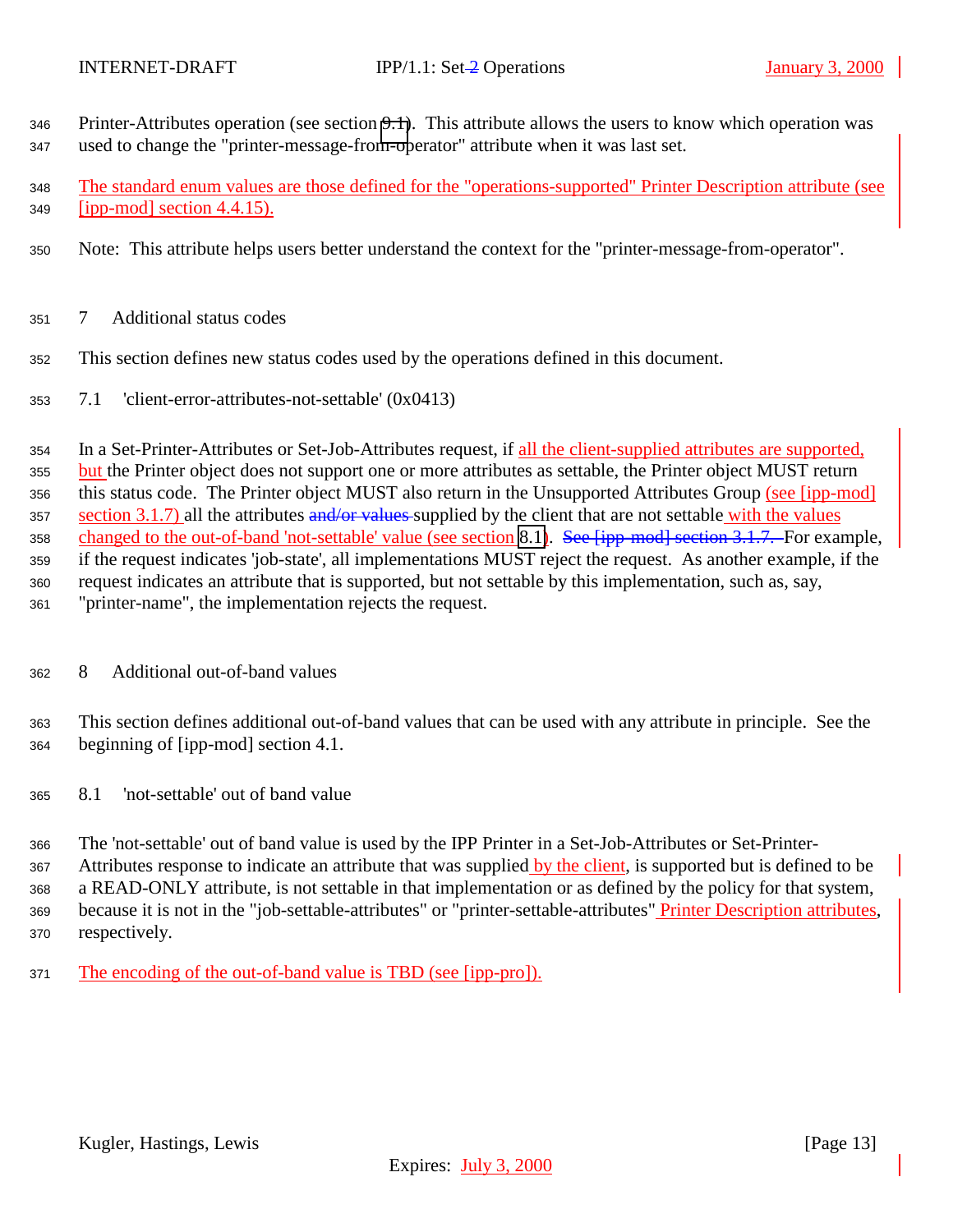### <span id="page-13-0"></span>9 Definition of the Set-2 Printer operations

 The Set-Printer-Attributes operation (as are all Printer operations) are directed at Printer objects. A client MUST always supply the "printer-uri" operation attribute in order to identify the correct target of the operation. These descriptions assume all of the common semantics of IPP/1.1 Model and Semantics document [ipp-mod] section 3.1.

 The Set-Job-Attributes operation (as are all Job operations) are directed at Job objects. A client MUST always supply some means of identifying the Job object in order to identify the correct target of the operation. That job identification MAY either be a single Job URI or a combination of a Printer URI with a Job ID as defined in [ipp-mod]. The IPP object implementation MUST support both forms of identification for every job.

382 The Set- $\frac{2}{2}$  Printer operations are summarized in Table 2<del>Table 2</del>:

### **Table 22 - Printer operation Operation-Id assignments**

| <b>Operation Name</b>  | Operation-Id | Brief description                                  |
|------------------------|--------------|----------------------------------------------------|
| Set-Printer-Attributes | $0x$ ??      | Sets attribute values of the target Printer object |
| Set-Job-Attributes     | $0x$ ??      | Sets attribute values of the target Job object     |

#### 9.1 Set-Printer-Attributes Operation

 This OPTIONAL operation allows a client to set the values of the attributes of a Printer object. In the request, the client supplies the set of Printer attribute names and values that are to be set. In the response, the Printer object returns success or rejects the request with indications of which attribute or attributes could not be set.

 How the Printer object validates the client-supplied attributes in the Set-Printer-Attributes request is implementation-dependent, since there are no corresponding Printer attributes that specify the allowed values that may be set on the Printer object. However, if any of the supplied attributes are not supported, are not settable, or the values are not supported, the Printer object MUST reject the entire operation; the Printer object MUST NOT partially set some of the supplied attributes. In other words, after the operation, all the supplied attributes MUST be set or none of them MUST be set.

 If the Printer supports the "printer-message-from-operator" Printer Description attribute (see [ipp-mod] section 4.4.25) and the client explicitly supplies a new value for the "printer-message-from-operator" in the request, then the Printer MUST set the "printer-message-from-operator" Printer attribute to this new value and MUST also set the "printer-message-time", "printer-message-date-time", and "printer-message-operation" attributes, if supported (see sections [6.3, 6.4,](#page-11-0) and [6.5\)](#page-11-0).

**ISSUE 03 - While reviewing the Set-Printer-Attributes operation at the IPP WG meeting, it was suggested** 402 that a more general mechanism should be defined for handling and supporting side effects - such as 403 modifying values of any related attributes.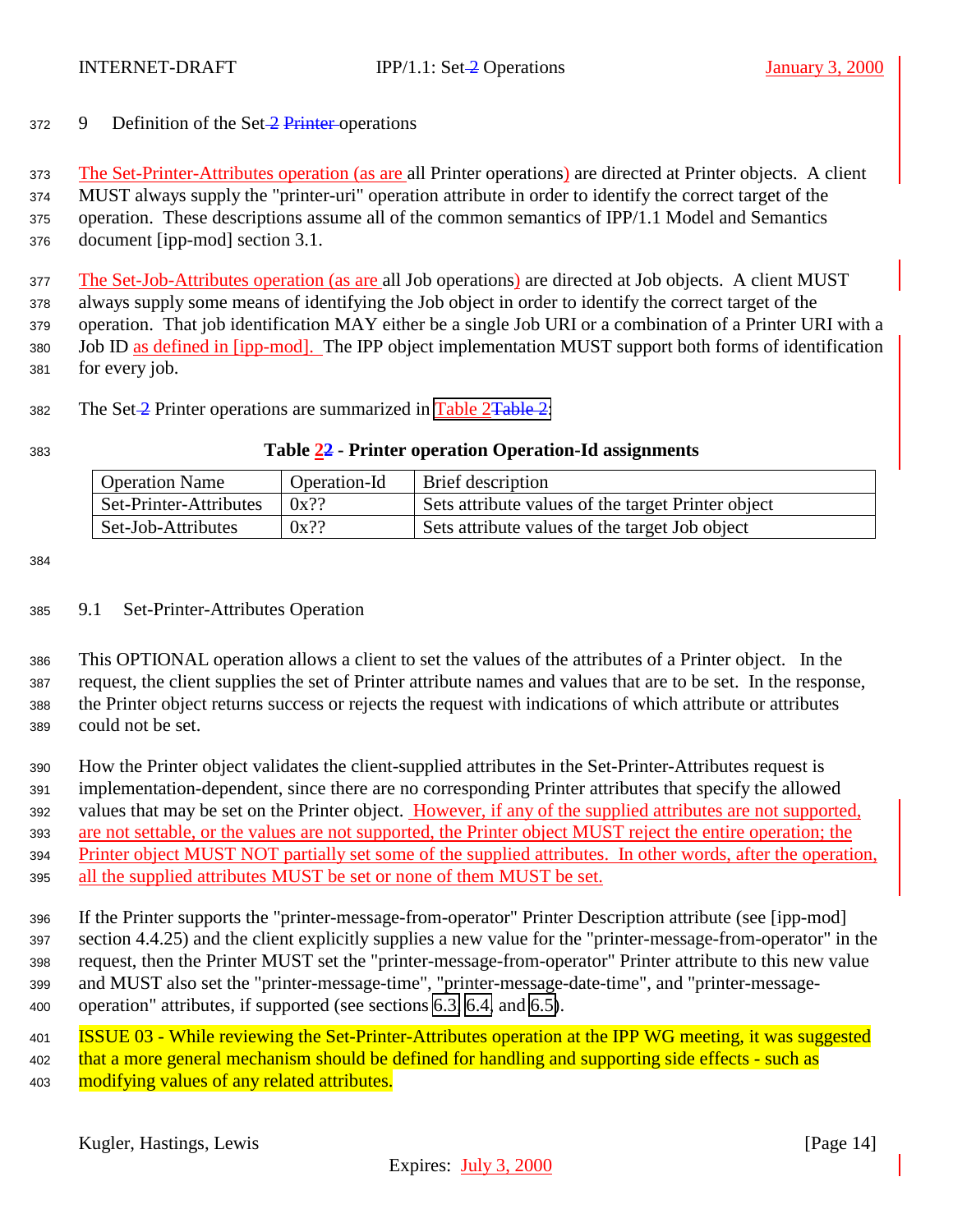<span id="page-14-0"></span>The Printer MUST accept this operation in any state, i.e., for any of the values of the Printer object's

405 "printer-state" and "printer-state-reasons" attributes, unless explicitly defined otherwise in the definition of the values.

- 9.1.1 Settable and READ-ONLY Printer Description attributes
- If the Printer supports the Set-Printer-Attributes operation, then it SHOULD support setting of:
- all Job Template Default ("xxx-default") attributes
- all Job Template Supported ("xxx-supported") attributes
- all Job Template Ready ("xxx-ready") attributes
- that the implementation supports (see [ipp-mod] section 4.2 and extensions).
- The following Printer Description attributes (see [ipp-mod] section 4.4) MUST NOT be settable, i.e., they are READ-ONLY:
- printer-state
- printer-state-reasons
- printer-state-message
- printer-is-accepting-jobs see Enable-Printer/Disable-Printer
- queued-job-count
- printer-up-time
- 421 The following Set2-Printer Description attributes defined in this document MUST NOT be settable, i.e., they are READ-ONLY:
- printer-message-time see Set-Printer-Attributes when setting "printer-message-from-operator" printer-message-date-time - see Set-Printer-Attributes when setting "printer-message-from-operator" printer-message-operation - see Set-Printer-Attributes when setting "printer-message-from-operator"
- Note: From now on, all extensions that define new object attributes will indicate whether or not they are 427 READ-ONLY, by including the "READ-ONLY" adjective in their descriptions—or whether they MAY be 428 settable.<del>If "READ-ONLY" is omitted, it is assumed that the attribute MAY be settable by the appropriate</del> 429 Set-Xxx operation.
- The remaining Printer Description attributes MAY be settable using the Set-Printer-Attributes operation, depending on implementation. If "xxx-supported" Printer Description attribute are settable, then they MUST affect the behavior of the implementation. If they are READ-ONLY then they reflect the implementation and cannot be changed using the Set-Printer-Attributes operation. Consider the following examples:
- For example, if the "operations-supported" Printer Description attribute (see [ipp-mod] section 4.4.15) is settable in a particular implementation, then changing its value with a Set-Printer- Attributes operation MUST affect the operations that the implementation accepts or rejects. Such an implementation will need to be able to reject values for operations that it contains no code support for. If the "operations-supported" Printer Description attribute is not settable in a particular implementation, then that implementation MUST reject an attempt to set it with a Set-Printer-Attributes operation and return the 'client-error-attributes-not-settable' status code (see section [7.1\)](#page-12-0).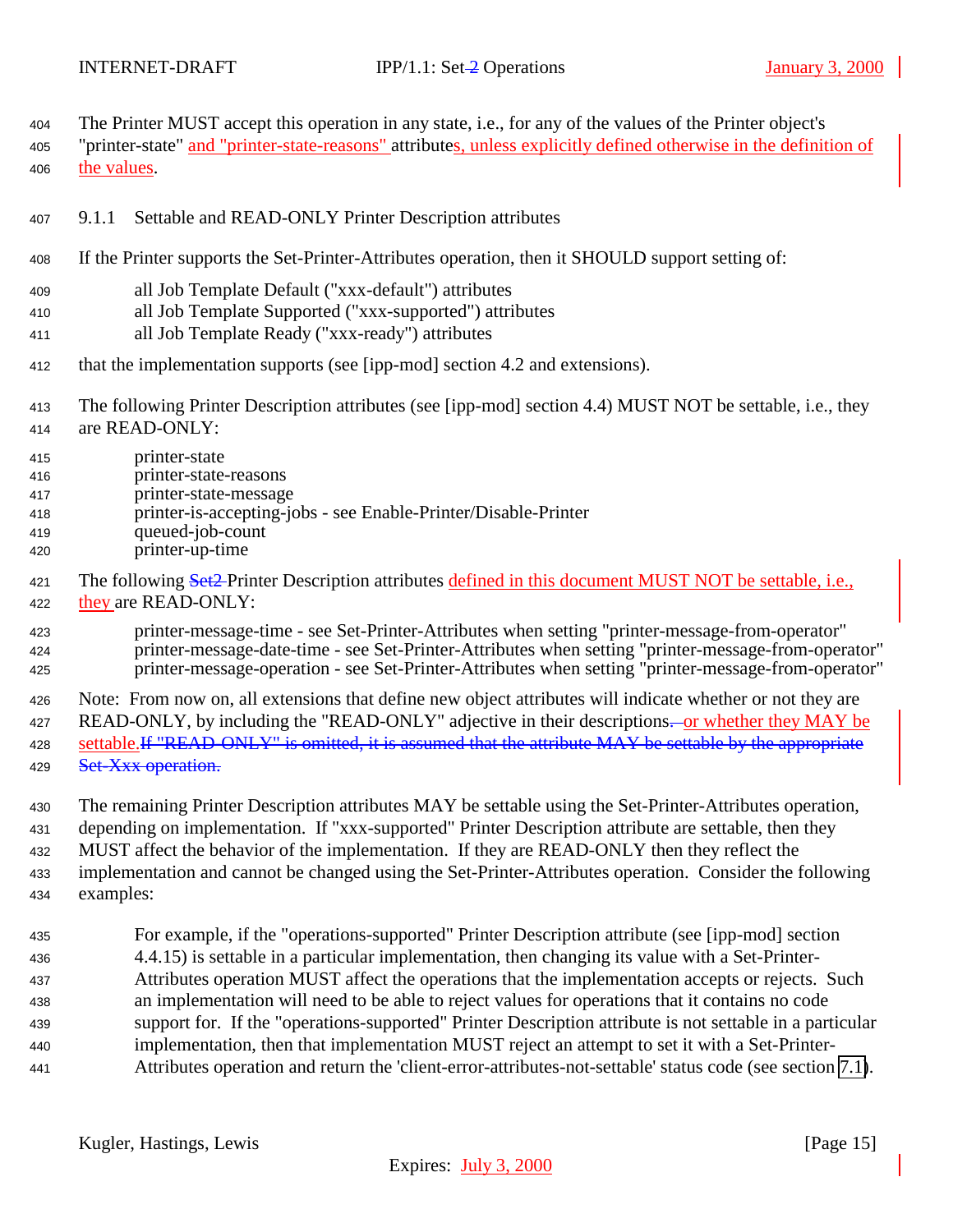<span id="page-15-0"></span>

| 442        | As another example, if the "ipp-versions-supported" Printer Description attribute (see [ipp-mod]                                                                                                               |
|------------|----------------------------------------------------------------------------------------------------------------------------------------------------------------------------------------------------------------|
| 443        | section 4.4.14) is settable in a particular implementation, then changing its value with a Set-Printer-                                                                                                        |
| 444        | Attributes operation MUST affect the protocol versions that are accepted or rejected. Such an                                                                                                                  |
| 445        | implementation will need to be able to reject values for versions that it contains no code support for.                                                                                                        |
| 446        | See the "factory-settings" operation attribute (see section 5.3) for a way to query the implementation                                                                                                         |
| 447        | supported values using the Get-Printer-Attributes operation.                                                                                                                                                   |
| 448        | Access Rights: The authenticated user (see [ipp-mod] section 8.3) performing this operation must be an                                                                                                         |
| 449        | operator or administrator of the Printer object (see [ipp-mod] Sections 1 and 8.5).                                                                                                                            |
| 450        | Most Printer attributes will require administrator privileges to set, such as "xxx-supported", while some will                                                                                                 |
| 451        | require operator privileges only, such as "media-ready" and "printer-message-from-operator". Which                                                                                                             |
| 452        | attributes require which privileges depends on implementation and MAY depend on site policy.                                                                                                                   |
| 453        | 9.1.2 Set-Printer-Attributes Request                                                                                                                                                                           |
| 454        | The following sets of attributes are part of the Set-Printer-Attributes Request:                                                                                                                               |
| 455        | Group 1: Operation Attributes                                                                                                                                                                                  |
| 456        | Natural Language and Character Set:                                                                                                                                                                            |
| 457        | The "attributes-charset" and "attributes-natural-language" attributes as described in [ipp-mod]                                                                                                                |
| 458        | section 3.1.4.1.                                                                                                                                                                                               |
| 459        |                                                                                                                                                                                                                |
| 460        | Target:                                                                                                                                                                                                        |
| 461        | The "printer-uri" (uri) operation attribute which is the target for this operation as described in [ipp-                                                                                                       |
| 462        | mod] section 3.1.5.                                                                                                                                                                                            |
| 463        |                                                                                                                                                                                                                |
| 464        | <b>Requesting User Name:</b>                                                                                                                                                                                   |
| 465        | The "requesting-user-name" (name(MAX)) attribute SHOULD be supplied by the client as                                                                                                                           |
| 466        | described in [ipp-mod] section 8.3.                                                                                                                                                                            |
| 467        |                                                                                                                                                                                                                |
| 468        | "document-format" (mimeMediaType):                                                                                                                                                                             |
| 469        | The client SHOULD supply this attribute. The Printer object MUST support this attribute. This                                                                                                                  |
| 470        | attribute is useful for a client to select the Interpreter object to which the attribute modification                                                                                                          |
| 471        | should be applied. Each Printer object is modeled to contain one or more Interpreter objects. Those<br>Printer attributes whose values vary from Interpreter to Interpreter, are modeled as Interpreter object |
| 472        | attributes, while those that do not are Printer object attributes. Thus the target of a Get-Printer-                                                                                                           |
| 473<br>474 | Attributes or Set-Printer-Attributes operation is either-both the Printer object or and the Interpreter                                                                                                        |
| 475        | object identified by the "document-format" operation attribute supplied by the client. Except for                                                                                                              |
| 476        | Get-Printer-Attributes and Set-Printer-Attributes, there are no other operations with the Interpreter                                                                                                          |
| 477        | object as a target. See [ipp-mod] section 3.2.5.1 "Get-Printer-Attributes Request".                                                                                                                            |
| 478        |                                                                                                                                                                                                                |
| 479        | If the client omits this "document-format" operation attribute, the Printer object MUST respond as if                                                                                                          |
| 480        | the attribute had been supplied with the value of the Printer object's "document-format-default"                                                                                                               |
|            |                                                                                                                                                                                                                |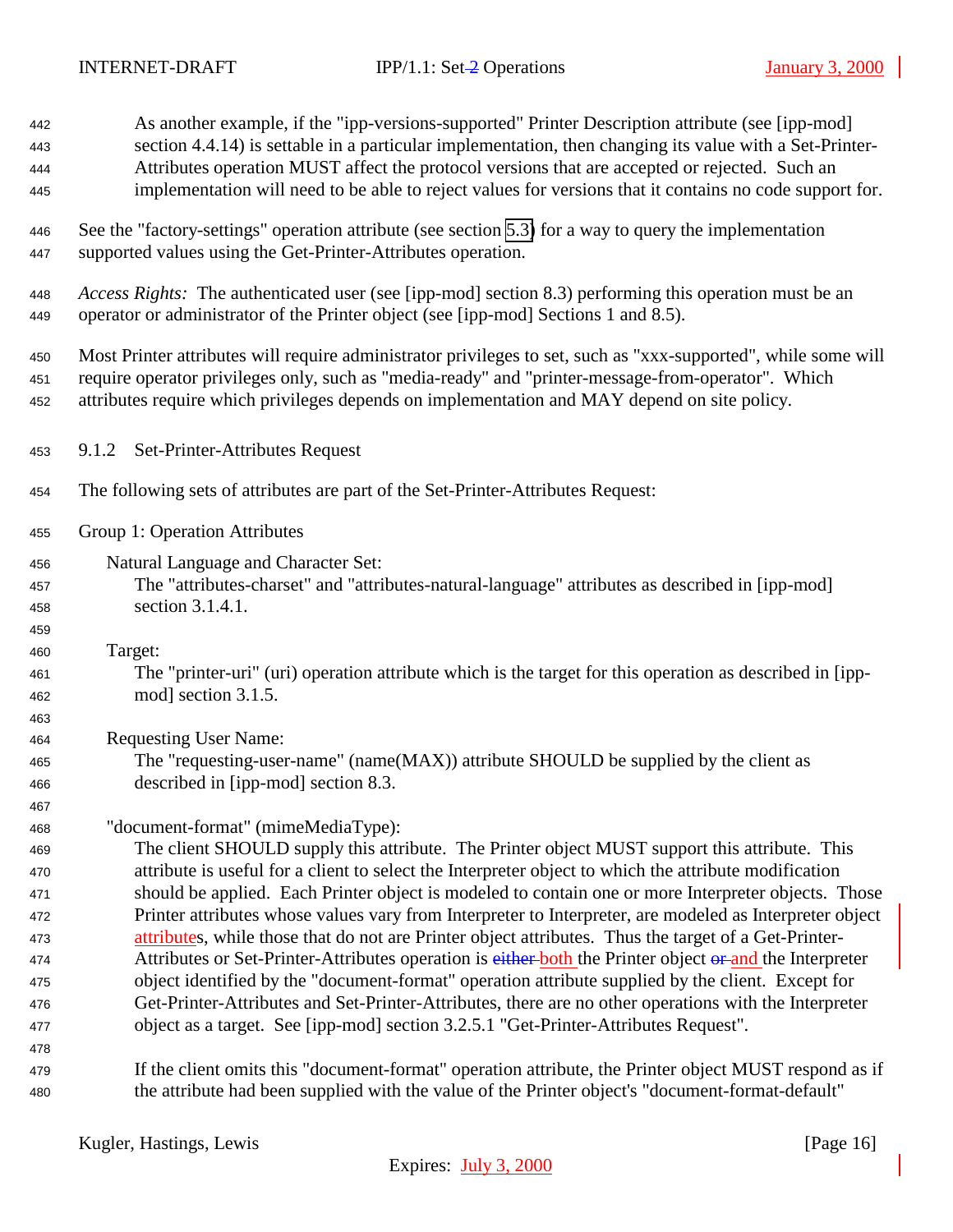- <span id="page-16-0"></span> attribute. It is recommended that the client always supply a value for "document-format", since the Printer object's "document-format-default" may be 'application/octet-stream', in which case the set attributes and values are for the union of the document formats that the Printer can automatically sense. For more details, see the description of the 'mimeMediaType' attribute syntax in [ipp-mod] section 4.1.9.
- If a client wants to set an attribute for all of the Interpreter objects to the same value, it can query the Printer's "document-format-supported" Printer Description attribute and perform separate Set-Printer-Attributes for each document format supported.
- If the Printer object does not distinguish between different sets of supported values for each different document format when validating jobs in the create and Validate-Job operations, it MUST NOT distinguish between different document formats in the Set-Printer-Attributes operation. If the Printer object does distinguish between different sets of supported values for each different document format specified by the client, this specialization applies only to the same Printer attributes as the Get-Printer-Attributes operation (see [ipp-mod] section 3.2.5.1).
- If the client supplies a value for the "document-format" Operation attribute that is not supported by the Printer, i.e., is not among the values of the Printer object's "document-format-supported" attribute, the Printer object MUST reject the operation and return the 'client-error-document-format-not-supported' status code.
- Group 2: Printer Attributes

 The client MUST supply a set of Printer attributes as defined in [ipp-mod] section 4.2 Job Template Attributes ("xxx-default", "xxx-supported", and "xxx-ready" attributes), section 4.4 Printer Description Attributes, and any attribute extensions supported by the Printer. Each Printer attribute supplied in Group 2 replaces the value(s) of the corresponding Printer attribute on the target Printer object. For attributes that can have multiple values (1setOf), all values supplied by the client replace all values of the corresponding Printer object attribute. If a Printer object attribute had not been configured yet and so had the 'no-value' out-of-band value (see [ipp-mod] 4.1), the supplied value(s) replace the 'no-value' value.

9.1.3 Set-Printer-Attributes Response

- The Printer object returns the following sets of attributes as part of the Get-Printer-Attributes Response:
- Group 1: Operation Attributes

Status Message:

- In addition to the REQUIRED status code returned in every response, the response OPTIONALLY includes a "status-message" (text(255)) and/or a "detailed-status-message" (text(MAX)) operation
- attribute as described in [ipp-mod] sections 13 and 3.1.6.
-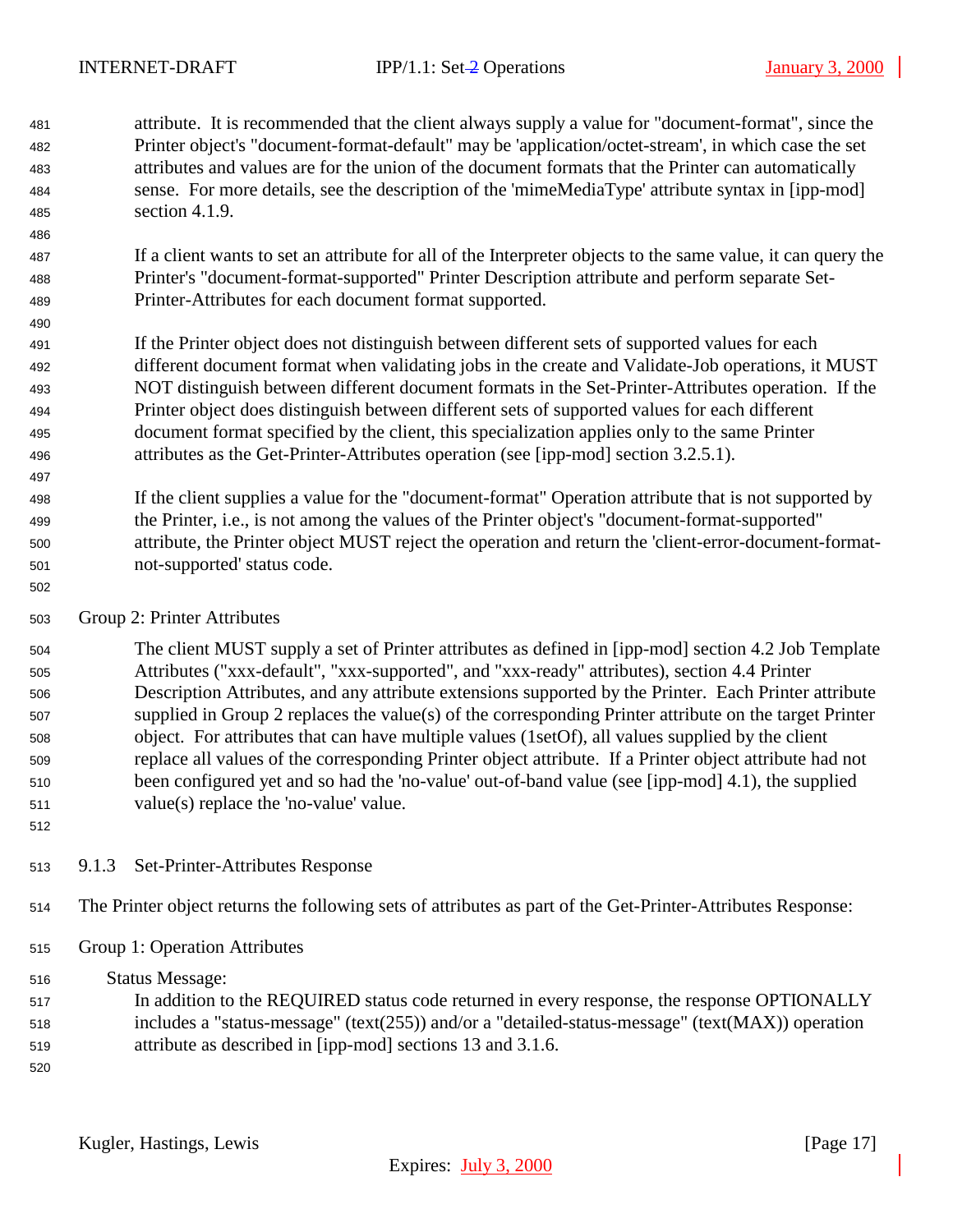<span id="page-17-0"></span>Natural Language and Character Set:

- The "attributes-charset" and "attributes-natural-language" attributes as described in [ipp-mod] section 3.1.4.2.
- Group 2: Unsupported Attributes

See [ipp-mod] section 3.1.7 for details on returning Unsupported Attributes.

- **In the case of If all the client-supplied attributes that are supported, but one or more are not settable**  by the implementation, i.e., are not among the values of the Printer's "printer-settable-attributes" 530 Printer Description attribute (see section [6.1\)](#page-10-0), the Printer object MUST reject the operation, returns the 'client-error-attributes-not-settable' status code, and return the client-supplied attribute(s) with a substituted out-of-band value of 'not-settable' (see section [8.1\)](#page-12-0). This value's syntax type is "out-of- band" and its encoding is defined by special rules for "out-of-band" values in the "Encoding and Transport" document [IPP-PRO]. Its value indicates that the attribute is supported, but is not settable.
- 

9.2 Set-Job-Attributes Operation

 This OPTIONAL operation allows a client to set the values of the attributes of a Job object. In the request, the client supplies the set of Job attribute names and values that are to be set. In the response, the IPP object returns success or rejects the request with indications of which attribute or attributes could not be set.

 This operation is almost identical to the Set-Printer-Attributes operation (see section [9.1\)](#page-13-0). The only differences are that the Set-Job-Attributes operation is directed at a Job object rather than a Printer object, there is no "document-format" operation attribute used when setting a Job object, and the validation is the same as the create job operations, i.e., depends on the "xxx-supported" Printer Description attributes.

 The validation of the Set-Job-Attributes request is performed as if the job had been submitted originally with the new values and with "ipp-attribute-fidelity" set to 'true', i.e., all modified attributes MUST be supported along with the attributes not modified. If such a create job operation would have been accepted, then the Set-Job-Attributes MUST be accepted. If such a create job operation would have been rejected, then the Set-Job-Attributes MUST be rejected and the Job MUST be unchanged. In addition, if any of the supplied attributes are not supported, are not settable, or the values are not supported, the Printer object MUST reject the entire operation; the Printer object MUST NOT partially set some of the supplied attributes. In other words, after the operation, all the supplied attributes MUST be set or none of them MUST be set.

- If a client supplies a job attribute in a Set-Job-Attributes request and the job was originally submitted without supplying that attribute, the Printer adds the attribute to the Job object.
- ISSUE 04 How does a client indicate in a Set-Job-Attributes operation that a Job attribute is to be 557 removed from the Job object? At the IPP WG meeting, there was general agreement that the protocol 558 should support the ability to "unset" values.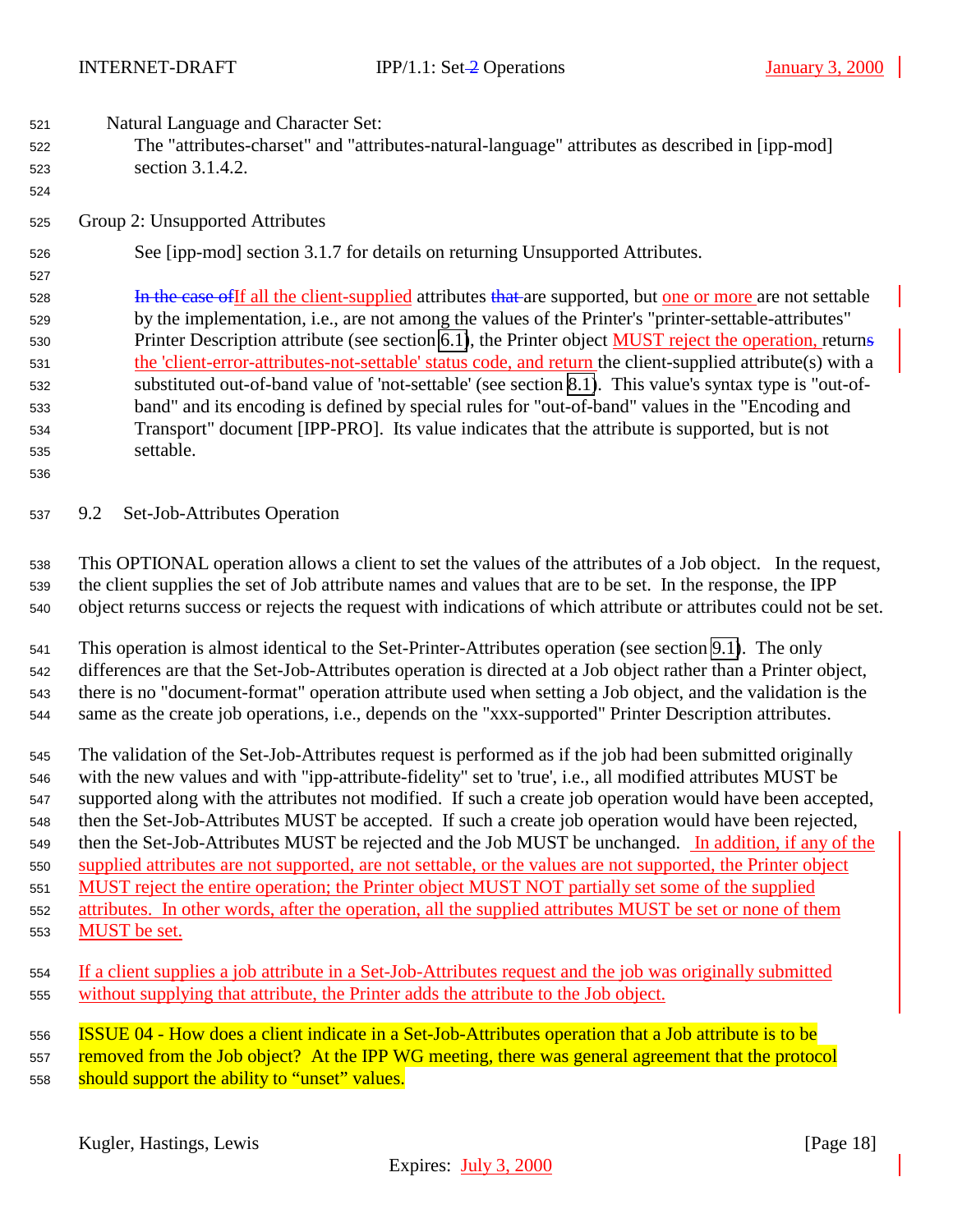<span id="page-18-0"></span><sup>559</sup> ISSUE 05 - There is no need to be able to remove a particular attribute value from a (multi-valued) <sup>560</sup> attribute, is there?

<sup>561</sup> ISSUE 06 - Removing an attribute from a Printer is not needed, correct?

<sup>562</sup> ISSUE 07 - Is it OK that Set-Job-Attributes validates independently from how the "ipp-attribute-fidelity" <sup>563</sup> operation attribute had been supplied in the Job Creation operation? Its not currently stored with the Job 564 object.

565 **ISSUE 08 - For simplicity, is it OK that we don't have an "ipp-attribute-fidelity" operation attribute for the** <sup>566</sup> Set-Job-Attributes operation, so that the behavior is as if it were supplied with the 'true' value?

<sup>567</sup> The IPP object MUST accept or reject the request based on the job's current state and transition the job to <sup>568</sup> the indicated new state as follows:

| Current "job-state"                                                       | New "job-state"                                                            | IPP object's response status code and action:                                                                                                                                                                                                                                                                                                                             |
|---------------------------------------------------------------------------|----------------------------------------------------------------------------|---------------------------------------------------------------------------------------------------------------------------------------------------------------------------------------------------------------------------------------------------------------------------------------------------------------------------------------------------------------------------|
| 'pending'<br>'pending'<br>'pending-held'<br>'pending-held'<br>processing' | 'pending'<br>'pending-held'<br>'pending-held'<br>'pending'<br>'processing' | 'successful-ok'<br>'successful-ok' - needed resources are not ready<br>'successful-ok'<br>'successful-ok' - needed resources are ready<br>'successful-ok' or 'client-error-not-possible'                                                                                                                                                                                  |
| 'processing-stopped'                                                      | 'processing-stopped'                                                       | depending on <i>implementation</i> , <i>including the</i><br>attributes being set, whether the job has started<br>marking media, and/or implementationetc.<br>'successful-ok' or 'client-error-not-possible'<br>depending on <i>implemenation</i> , <i>including the</i><br>attributes being set, whether the job has started<br>marking media, and/or implementationetc. |
| 'completed'                                                               | 'completed'                                                                | 'client-error-not-possible'                                                                                                                                                                                                                                                                                                                                               |
| 'canceled'                                                                | 'canceled'                                                                 | 'client-error-not-possible'                                                                                                                                                                                                                                                                                                                                               |
| 'aborted'                                                                 | 'aborted'                                                                  | 'client-error-not-possible'                                                                                                                                                                                                                                                                                                                                               |

<sup>569</sup> 9.2.1 Settable and READ-ONLY Job Description attributes

<sup>570</sup> If the Printer supports the "job-message-from-operator" Job Description attribute (see [ipp-mod] section

- <sup>571</sup> 4.3.16) and the client explicitly supplies a new value for the "job-message-from-operator" in the request,
- <sup>572</sup> then the Printer MUST set the "job-message-from-operator" Job attribute to this new value.
- <sup>573</sup> If the Printer supports the Set-Job-Attributes operation, then it SHOULD support setting of:
- 574 all Job Template job ("xxx") attributes (see [ipp-mod] section 4.2 and extensions)
- <sup>575</sup> that the implementation supports.
- <sup>576</sup> The following Job Description attributes (see [ipp-mod] section 4.3) MUST NOT be settable, i.e., they are <sup>577</sup> READ-ONLY: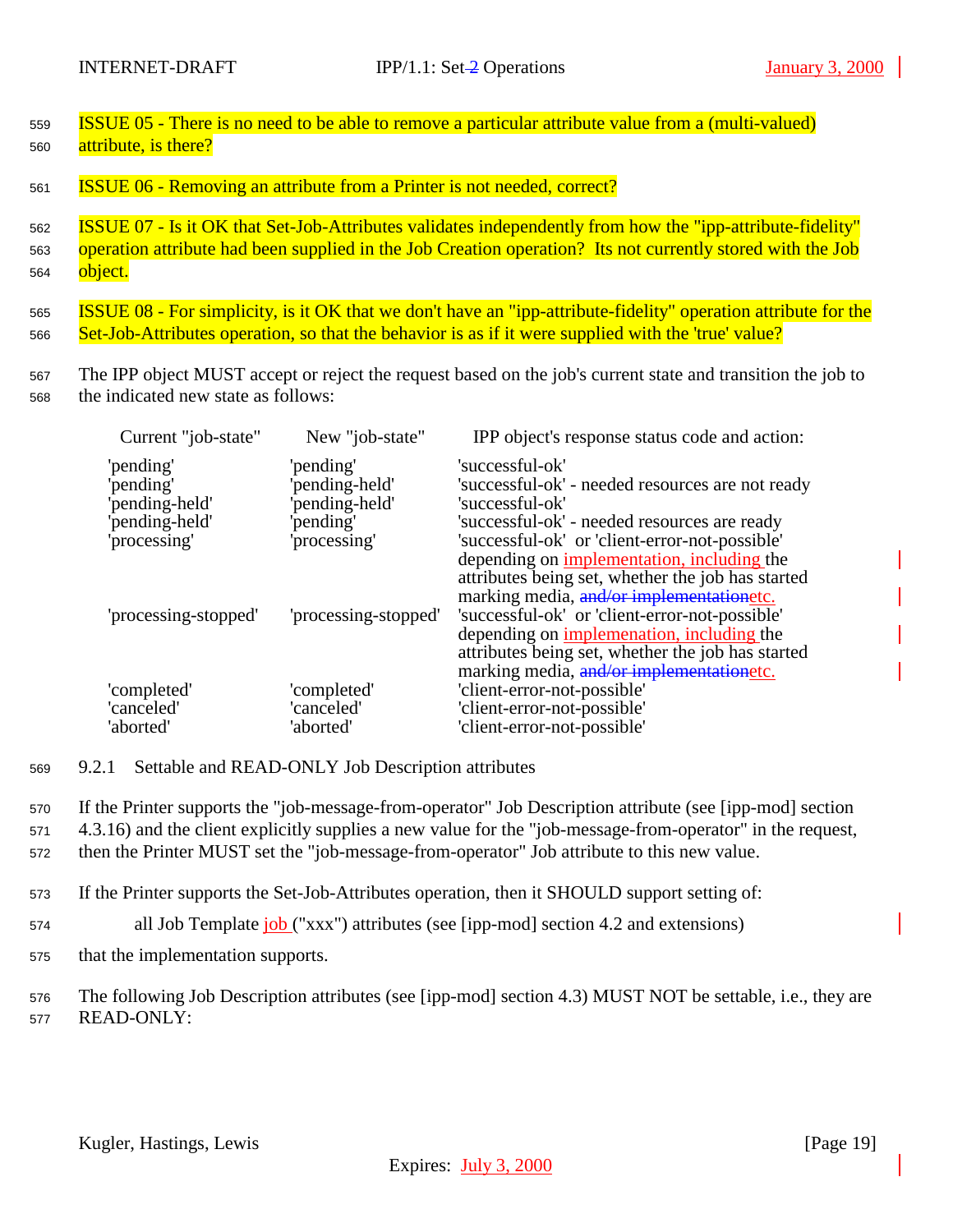<span id="page-19-0"></span>

| 578 | job-uri                                                     |
|-----|-------------------------------------------------------------|
| 579 | job-id                                                      |
| 580 | job-printer-uri                                             |
| 581 | job-more-info                                               |
| 582 | job-originating-user-name - set in create operation         |
| 583 | job-state                                                   |
| 584 | job-state-reasons                                           |
| 585 | job-state-message                                           |
| 586 | number-of-documents                                         |
| 587 | output-device-assigned                                      |
| 588 | time-at-creation                                            |
| 589 | time-at-processing                                          |
| 590 | time-at-completed                                           |
| 591 | job-printer-up-time                                         |
| 592 | date-time-at-creation                                       |
| 593 | date-time-at-processing                                     |
| 594 | date-time-at-completed                                      |
| 595 | number-of-intervening-jobs                                  |
| 596 | job-k-octets                                                |
| 597 | job-k-octets-processed                                      |
| 598 | job-impressions-completed                                   |
| 599 | job-media-sheets-completed                                  |
| 600 | attributes-charset - set in Job Creation operation          |
| 601 | attributes-natural-language - set in Job Creation operation |
|     |                                                             |

- The following Set2 Job Description attributes are READ-ONLY:
- original-requesting-user-name set in Job Creation operation

 The remaining Job Description attributes MAY be settable using the Set-Job-Attributes operation, depending on implementation.

 Note: From now on, all extensions that define new object attributes will indicate whether or not they are READ-ONLY, by including the "READ-ONLY" adjective in their descriptions. If "READ-ONLY" is omitted, it is assumed that the attribute MAY be settable by the appropriate Set-Xxx operation.

 *Access Rights:* The authenticated user (see [ipp-mod] section 8.3) performing this operation must either be the job owner (as determined in the Job Creation operation) or an operator or administrator of the Printer object (see [ipp-mod] Sections 1 and 8.5).

- 9.2.2 Set-Job-Attributes Request
- The following sets of attributes are part of the Set-Job-Attributes Request:
- Group 1: Operation Attributes
- Natural Language and Character Set:
- The "attributes-charset" and "attributes-natural-language" attributes as described in [ipp-mod]
- section 3.1.4.1.
-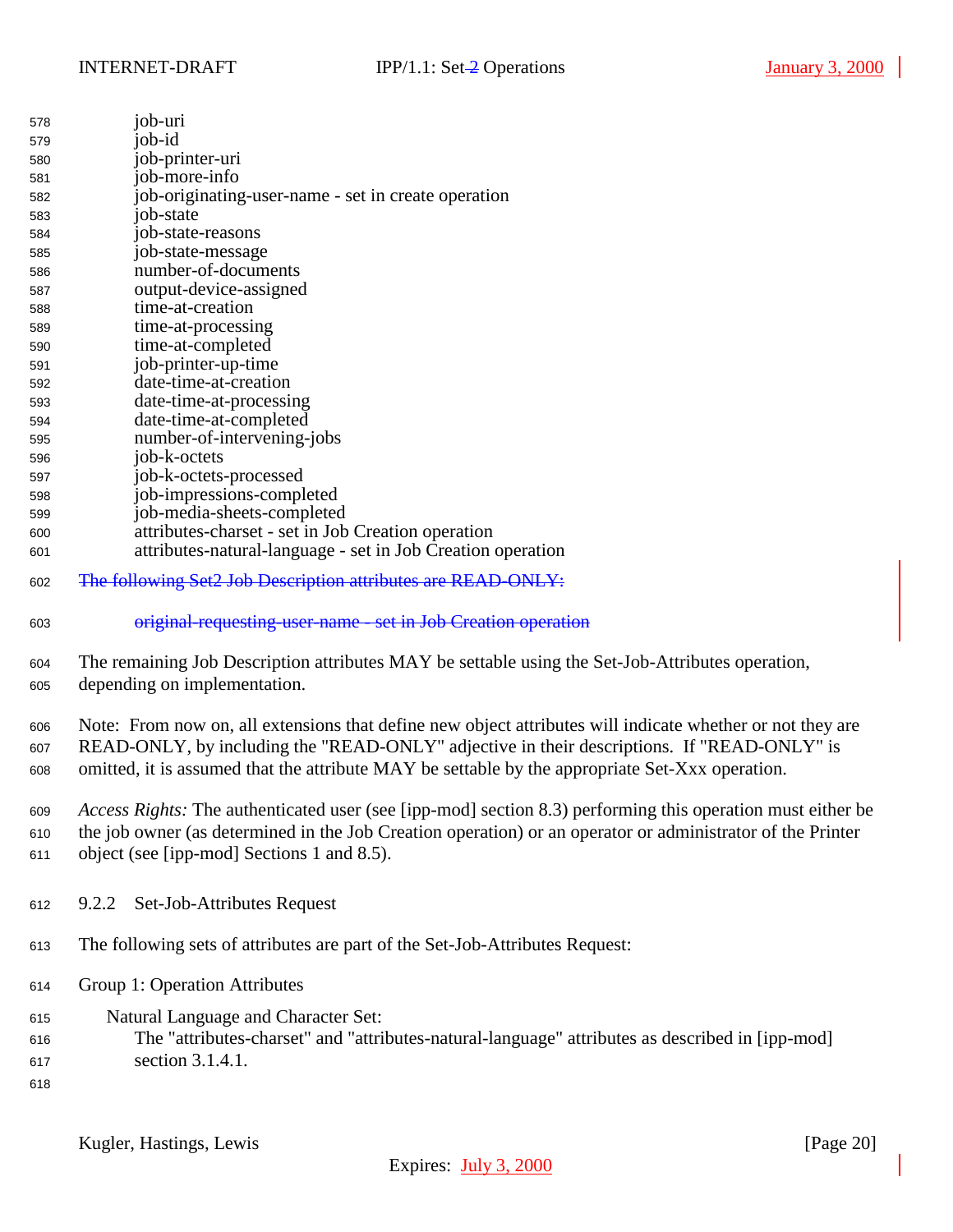<span id="page-20-0"></span>

| 619 | Target:                                                                                                   |
|-----|-----------------------------------------------------------------------------------------------------------|
| 620 | Either (1) the "printer-uri" (uri) plus "job-id" (integer(1:MAX)) or (2) the "job-uri" (uri) operation    |
| 621 | $attribute(s)$ which define the target for this operation as described in [ipp-mod] section 3.1.5.        |
| 622 |                                                                                                           |
| 623 | <b>Requesting User Name:</b>                                                                              |
| 624 | The "requesting-user-name" (name(MAX)) attribute SHOULD be supplied by the client as                      |
| 625 | described in [ipp-mod] section 8.3.                                                                       |
| 626 |                                                                                                           |
| 627 |                                                                                                           |
| 628 | Group 2: Job Attributes                                                                                   |
| 629 | The client MUST supply a set of Job attributes as defined in [ipp-mod] section 4.2 Job Template           |
| 630 | Attributes ("xxx" attributes), section 4.3 Job Description Attributes, and any attribute extensions       |
| 631 | supported by the Printer. Each Job attribute supplied in Group 2 replaces the value(s) of the             |
| 632 | corresponding Job attribute on the target Job object. For attributes that can have multiple values        |
| 633 | (1setOf), all values supplied by the client replace all values of the corresponding Job object            |
| 634 | attribute.                                                                                                |
| 635 |                                                                                                           |
| 636 | Set-Job-Attributes Response<br>9.2.3                                                                      |
| 637 | The Printer object returns the following sets of attributes as part of the Set-Job-Attributes Response:   |
| 638 | Group 1: Operation Attributes                                                                             |
| 639 | <b>Status Message:</b>                                                                                    |
| 640 | In addition to the REQUIRED status code returned in every response, the response OPTIONALLY               |
| 641 | includes a "status-message" (text(255)) and/or a "detailed-status-message" (text(MAX)) operation          |
| 642 | attribute as described in [ipp-mod] sections 13 and 3.1.6.                                                |
| 643 |                                                                                                           |
| 644 | Natural Language and Character Set:                                                                       |
| 645 | The "attributes-charset" and "attributes-natural-language" attributes as described in [ipp-mod]           |
| 646 | section 3.1.4.2.                                                                                          |
| 647 |                                                                                                           |
| 648 | Group 2: Unsupported Attributes                                                                           |
| 649 | See [ipp-mod] section 3.1.7 for details on returning Unsupported Attributes.                              |
| 650 |                                                                                                           |
| 651 | In the case of If all the client-supplied attributes that are supported, but one or more are not settable |
| 652 | by the implementation, i.e., are not among the values of the Printer's "job-settable-attributes" Printer  |
| 653 | Description attribute (see section 6.1), the Printer object MUST reject the operation, returns the        |
| 654 | client-error-attributes-not-settable' status code, and return the client-supplied attribute(s) with a     |
| 655 | substituted out-of-band value of 'not-settable' (see section 8.1). This value's syntax type is "out-of-   |
| 656 | band" and its encoding is defined by special rules for "out-of-band" values in the "Encoding and          |
| 657 | Transport" document [IPP-PRO]. Its value indicates that the attribute is supported, but is not            |
| 658 | settable.                                                                                                 |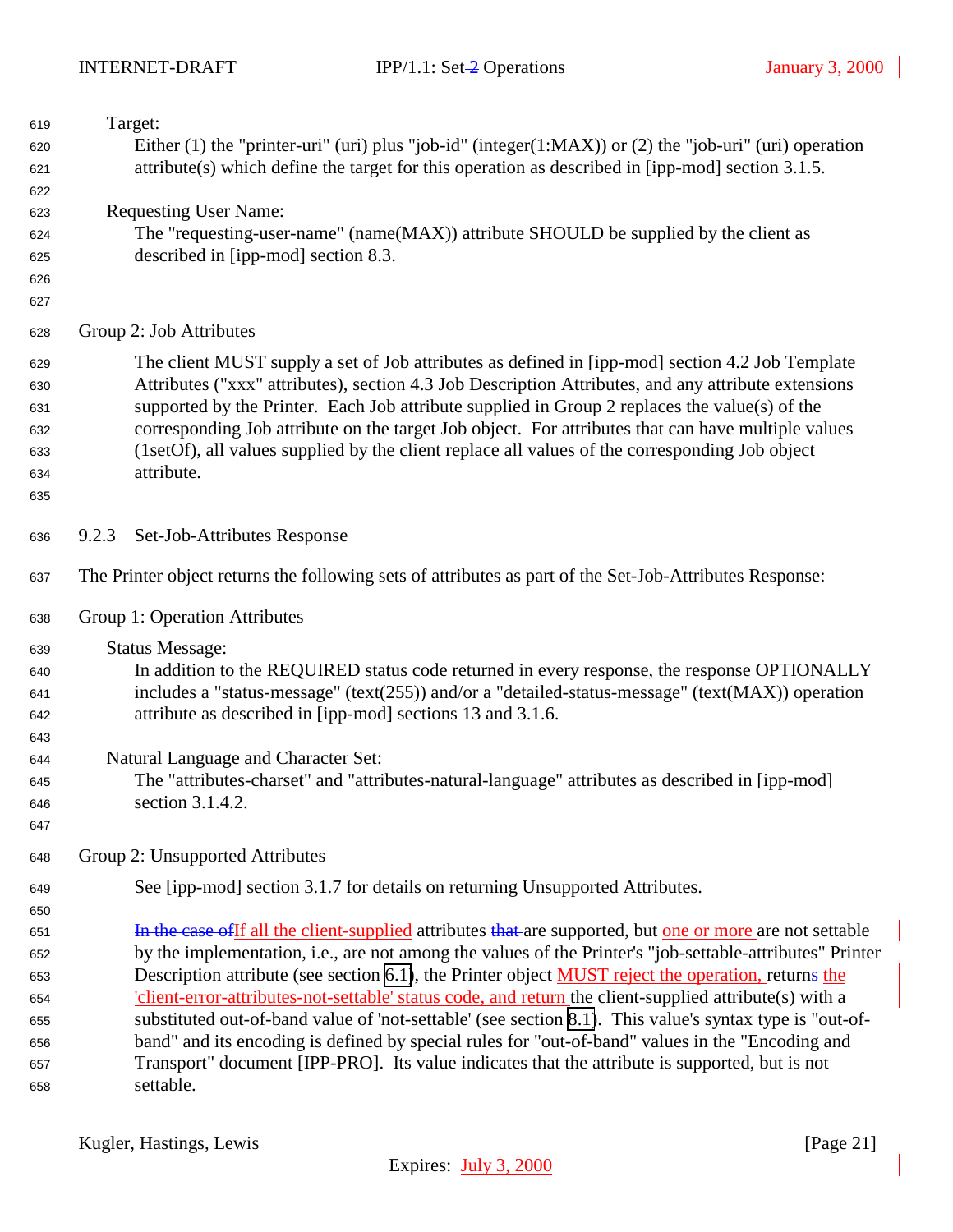<span id="page-21-0"></span>

# 10 Conformance Requirements

 Both the Set-Job-Attributes and the Set-Printer-Attributes operations defined in the document are OPTIONAL for an IPP object to support. Either one MAY be supported without the other or both MAY be supported.

- If the Set-Printer-Attributes operation is supported, then the "printer-settable-attributes" Printer Description attribute MUST be supported.
- If the Set-Job-Attributes operation is supported, then the "job-settable-attributes" Printer Description attribute MUST be supported.
- If the Set-Printer-Attributes operation and the "printer-message-from-operator" Printer Description attribute are supported, then the latter MUST be settable.

 If the Set-Job-Attributes operation and the "job-message-from-operator" Printer Description attribute are supported, then the latter MUST be settable.

 It is OPTIONAL for the Printer object to support the "printer-message-time" (integer), "printer-message- date-time" (dateTime) and "printer-message-operation" (type2 enum). If both the "printer-message-time" (integer) and the "printer-current-time" (dateTime) (see [ipp-mod] section 4.4.30) Printer Description attributes are supported, then the "printer-message-date-time" (dateTime) attribute MUST be supported.

# 11 IANA Considerations

 The operations and attributes in this registration proposal will be published by IANA according to the procedures in RFC 2566 [rfc2566] section 6.4 for operations with the following URL:

- ftp.isi.edu/iana/assignments/ipp/operations/set2.txt
- 12 Internationalization Considerations
- This document has the same localization considerations as the [ipp-mod].
- 13 Security Considerations

 The IPP Model and Semantics document [ipp-mod] discusses high level security requirements (Client Authentication, Server Authentication and Operation Privacy). Client Authentication is the mechanism by which the client proves its identity to the server in a secure manner. Server Authentication is the mechanism by which the server proves its identity to the client in a secure manner. Operation Privacy is defined as a mechanism for protecting operations from eavesdropping.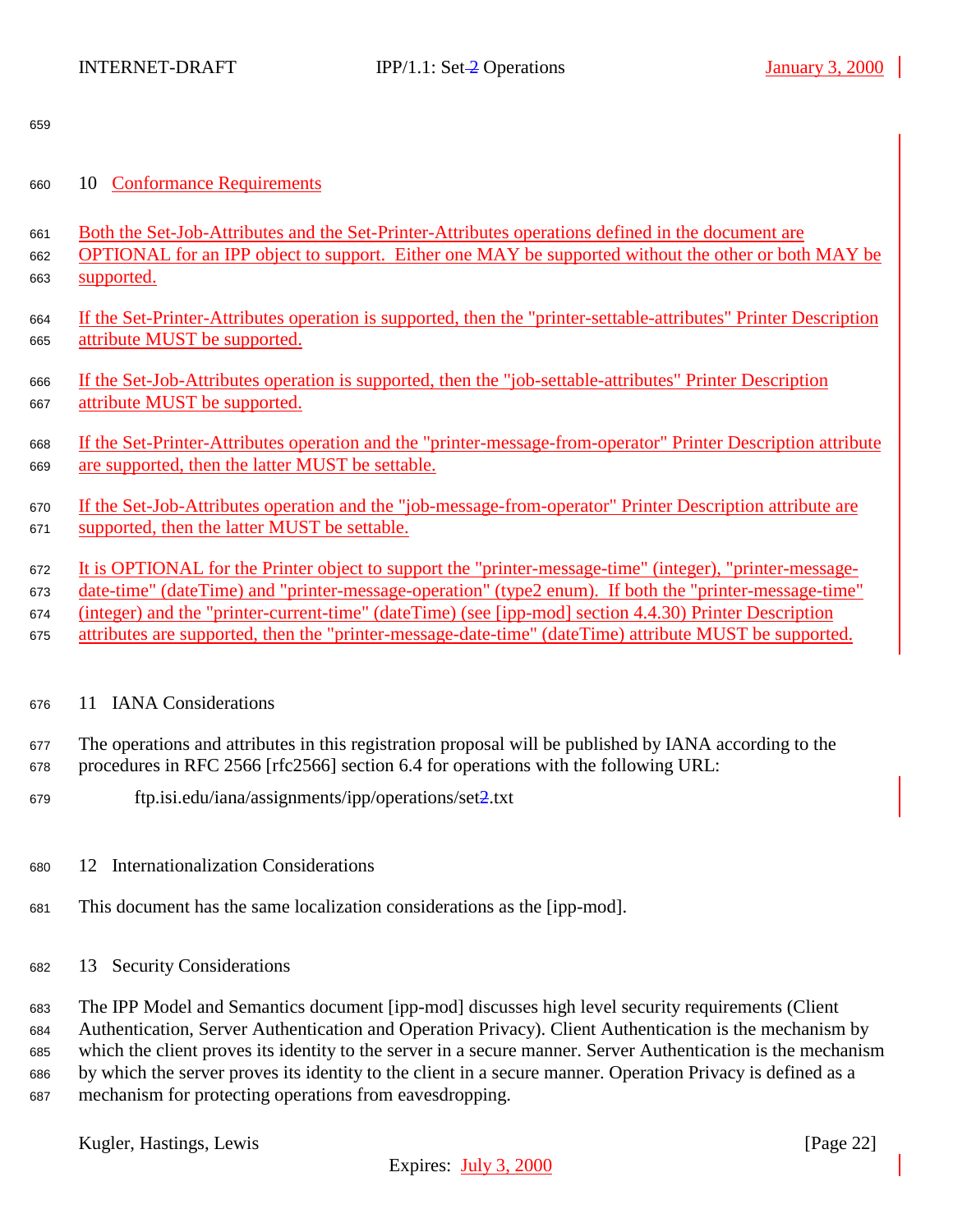<span id="page-22-0"></span>

| 688 | 14 Author's Addresses              |
|-----|------------------------------------|
| 689 | Carl Kugler                        |
| 690 | <b>IBM</b>                         |
| 691 | P.O. Box 1900                      |
| 692 | Boulder, CO 80301-9191             |
| 693 |                                    |
| 694 | Phone: (303) 924-5060              |
| 695 | FAX:                               |
| 696 | e-mail: kugler@us.ibm.com          |
| 697 |                                    |
| 698 | <b>Tom Hastings</b>                |
| 699 | Xerox Corporation                  |
| 700 | 737 Hawaii St. ESAE 231            |
| 701 | El Segundo, CA 90245               |
| 702 |                                    |
| 703 | Phone: 310-333-6413                |
| 704 | Fax: 310-333-5514                  |
| 705 | e-mail: hastings@cp10.es.xerox.com |
| 706 |                                    |
| 707 | Harry Lewis                        |
| 708 | <b>IBM</b>                         |
| 709 | P.O. Box 1900                      |
| 710 | Boulder, CO 80301-9191             |
| 711 |                                    |
| 712 | Phone: (303) 924-5337              |
| 713 | FAX:                               |
| 714 | e-mail: harryl@us.ibm.com          |
| 715 |                                    |
|     |                                    |

# 15 References

### [ipp-mod]

| 718 | R. deBry, T. Hastings, R. Herriot, S. Isaacson, P. Powell, "Internet Printing Protocol/1.0: Model and                                      |
|-----|--------------------------------------------------------------------------------------------------------------------------------------------|
| 719 | Semantics", <draft-ietf-ipp-model-v11-0<math>\frac{43}{1}.txt&gt;, June <math>\frac{23}{1}</math>, 1999.</draft-ietf-ipp-model-v11-0<math> |

# [ipp-pro]

| 721 | Herriot, R., Butler, S., Moore, P., Tuner, R., "Internet Printing Protocol/1.1: Encoding and |
|-----|----------------------------------------------------------------------------------------------|
| 722 | Transport", draft-ietf-ipp-protocol-v11-03.txt, June 23, 1999.                               |

### [RFC2566]

 R. deBry, T. Hastings, R. Herriot, S. Isaacson, P. Powell, "Internet Printing Protocol/1.0: Model and Semantics", RFC 2566, April 1999.